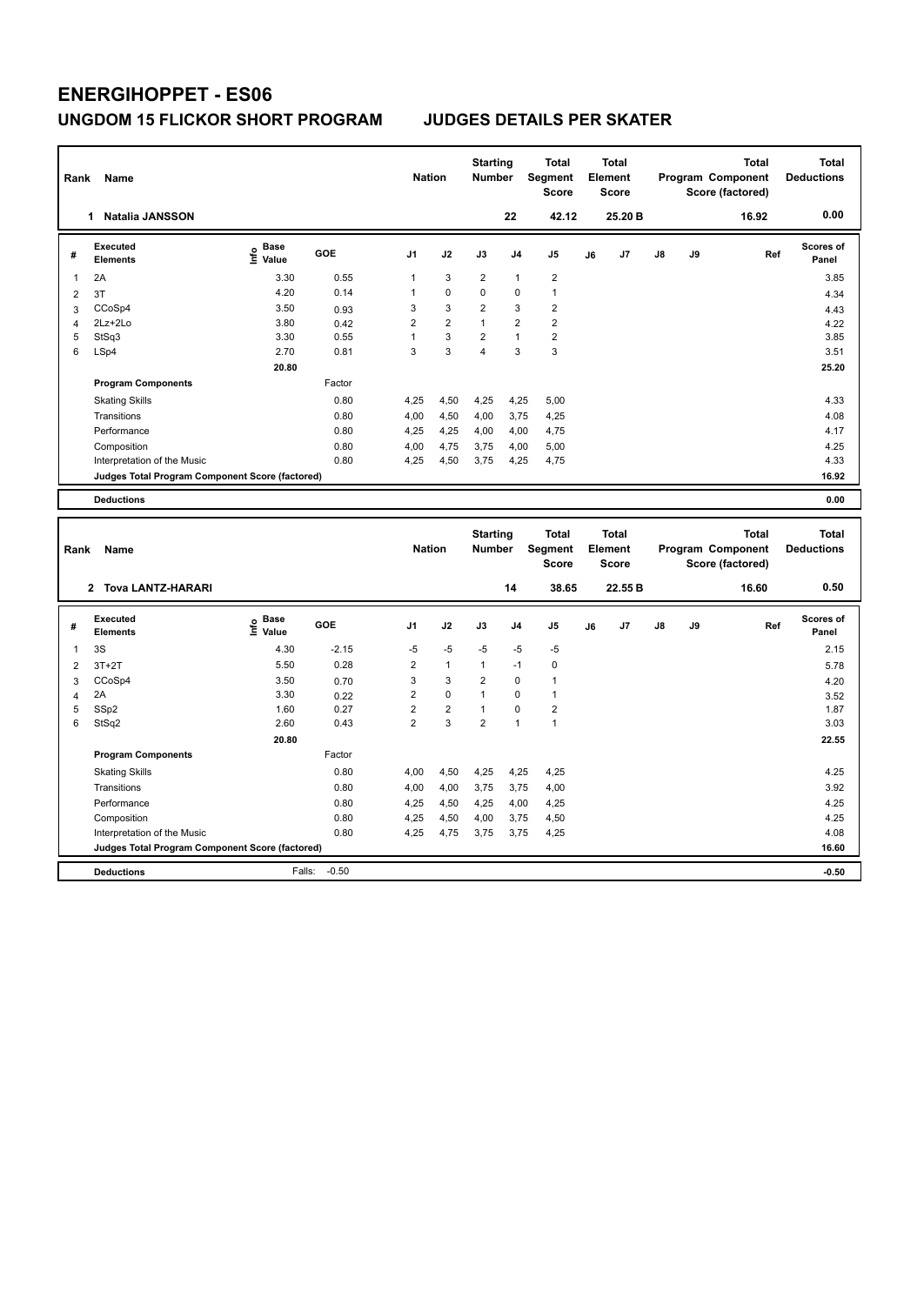| Rank           | Name                                            |                              |         | <b>Nation</b>           |                         | <b>Starting</b><br><b>Number</b> |                | <b>Total</b><br><b>Segment</b><br><b>Score</b> |    | <b>Total</b><br><b>Element</b><br><b>Score</b> |    |    | <b>Total</b><br>Program Component<br>Score (factored) | <b>Total</b><br><b>Deductions</b> |
|----------------|-------------------------------------------------|------------------------------|---------|-------------------------|-------------------------|----------------------------------|----------------|------------------------------------------------|----|------------------------------------------------|----|----|-------------------------------------------------------|-----------------------------------|
|                | 3 Felicia ERIKSSON                              |                              |         |                         |                         |                                  | 25             | 34.46                                          |    | 19.00                                          |    |    | 15.46                                                 | 0.00                              |
| #              | <b>Executed</b><br><b>Elements</b>              | <b>Base</b><br>١nfo<br>Value | GOE     | J <sub>1</sub>          | J2                      | J3                               | J <sub>4</sub> | J5                                             | J6 | J7                                             | J8 | J9 | Ref                                                   | Scores of<br>Panel                |
| 1              | LSp4                                            | 2.70                         | 0.54    | 2                       | $\overline{\mathbf{c}}$ | $\overline{2}$                   | $\overline{2}$ | 3                                              |    |                                                |    |    |                                                       | 3.24                              |
| 2              | StSq1                                           | 1.80                         | 0.18    | $-1$                    | $\mathbf{1}$            | 2                                | $\overline{1}$ | $\mathbf{1}$                                   |    |                                                |    |    |                                                       | 1.98                              |
| 3              | 2A                                              | 3.30                         | 0.66    | $\overline{2}$          | $\overline{\mathbf{c}}$ | 3                                | $\overline{2}$ | $\overline{2}$                                 |    |                                                |    |    |                                                       | 3.96                              |
| $\overline{4}$ | $2Lz+2T$                                        | 3.40                         | 0.42    | $\overline{2}$          | $\overline{2}$          | $\overline{2}$                   | $\overline{2}$ | $\mathbf{1}$                                   |    |                                                |    |    |                                                       | 3.82                              |
| 5              | 2F                                              | 1.80                         | 0.00    | $-1$                    | 0                       | $\mathbf{1}$                     | $\mathbf{1}$   | $-1$                                           |    |                                                |    |    |                                                       | 1.80                              |
| 6              | CCoSp4                                          | 3.50                         | 0.70    | $\overline{2}$          | $\overline{2}$          | 3                                | $\overline{1}$ | $\overline{2}$                                 |    |                                                |    |    |                                                       | 4.20                              |
|                |                                                 | 16.50                        |         |                         |                         |                                  |                |                                                |    |                                                |    |    |                                                       | 19.00                             |
|                | <b>Program Components</b>                       |                              | Factor  |                         |                         |                                  |                |                                                |    |                                                |    |    |                                                       |                                   |
|                | <b>Skating Skills</b>                           |                              | 0.80    | 3,75                    | 3,50                    | 4,25                             | 4,25           | 4,50                                           |    |                                                |    |    |                                                       | 4.08                              |
|                | Transitions                                     |                              | 0.80    | 3,50                    | 3,25                    | 4,00                             | 4,00           | 3,75                                           |    |                                                |    |    |                                                       | 3.75                              |
|                | Performance                                     |                              | 0.80    | 3,50                    | 3,50                    | 4,25                             | 4,25           | 4,00                                           |    |                                                |    |    |                                                       | 3.92                              |
|                | Composition                                     |                              | 0.80    | 3,50                    | 3,00                    | 4,00                             | 4,00           | 4,25                                           |    |                                                |    |    |                                                       | 3.83                              |
|                | Interpretation of the Music                     |                              | 0.80    | 3,50                    | 3,25                    | 3,75                             | 4,50           | 4,00                                           |    |                                                |    |    |                                                       | 3.75                              |
|                | Judges Total Program Component Score (factored) |                              |         |                         |                         |                                  |                |                                                |    |                                                |    |    |                                                       | 15.46                             |
|                | <b>Deductions</b>                               |                              |         |                         |                         |                                  |                |                                                |    |                                                |    |    |                                                       | 0.00                              |
|                |                                                 |                              |         |                         |                         |                                  |                |                                                |    |                                                |    |    |                                                       |                                   |
|                |                                                 |                              |         |                         |                         |                                  |                |                                                |    |                                                |    |    |                                                       |                                   |
|                |                                                 |                              |         |                         |                         | <b>Starting</b>                  |                | <b>Total</b>                                   |    | <b>Total</b>                                   |    |    | <b>Total</b>                                          | <b>Total</b>                      |
| Rank           | Name                                            |                              |         | <b>Nation</b>           |                         | Number                           |                | Segment                                        |    | Element                                        |    |    | Program Component                                     | <b>Deductions</b>                 |
|                |                                                 |                              |         |                         |                         |                                  |                | <b>Score</b>                                   |    | <b>Score</b>                                   |    |    | Score (factored)                                      |                                   |
|                | 4 Josefin BROVALL                               |                              |         |                         |                         |                                  | 13             | 33.42                                          |    | 17.22                                          |    |    | 16.20                                                 | 0.00                              |
|                | <b>Executed</b>                                 | Base                         |         |                         |                         |                                  |                |                                                |    |                                                |    |    |                                                       | Scores of                         |
| #              | <b>Elements</b>                                 | ١nf٥<br>Value                | GOE     | J <sub>1</sub>          | J2                      | J3                               | J <sub>4</sub> | J5                                             | J6 | J7                                             | J8 | J9 | Ref                                                   | Panel                             |
| 1              | 2F                                              | 1.80                         | 0.42    | 3                       | 3                       | $\overline{2}$                   | $\overline{2}$ | $\overline{2}$                                 |    |                                                |    |    |                                                       | 2.22                              |
| $\overline{2}$ | 2A<<                                            | 1.10<br><<                   | $-0.33$ | $-2$                    | $-2$                    | $-4$                             | $-4$           | $-3$                                           |    |                                                |    |    |                                                       | 0.77                              |
| 3              | CCoSp4                                          | 3.50                         | 0.93    | 3                       | 3                       | 3                                | $\overline{2}$ | $\mathbf{1}$                                   |    |                                                |    |    |                                                       | 4.43                              |
| $\overline{4}$ | 2Lz+2Lo                                         | 3.80                         | 0.00    | 1                       | 0                       | $-1$                             | $-1$           | $\overline{1}$                                 |    |                                                |    |    |                                                       | 3.80                              |
| 5              | StSq2                                           | 2.60                         | 0.52    | $\overline{\mathbf{c}}$ | $\overline{\mathbf{c}}$ | 3                                | $\overline{2}$ | $\mathbf 2$                                    |    |                                                |    |    |                                                       | 3.12                              |
| 6              | LSp3                                            | 2.40                         | 0.48    | $\overline{2}$          | $\overline{2}$          | 3                                | $\mathbf 0$    | $\overline{2}$                                 |    |                                                |    |    |                                                       | 2.88                              |
|                |                                                 | 15.20                        |         |                         |                         |                                  |                |                                                |    |                                                |    |    |                                                       | 17.22                             |
|                | <b>Program Components</b>                       |                              | Factor  |                         |                         |                                  |                |                                                |    |                                                |    |    |                                                       |                                   |
|                | <b>Skating Skills</b>                           |                              | 0.80    | 4,50                    | 4,25                    | 4,00                             | 4,25           | 4,25                                           |    |                                                |    |    |                                                       | 4.25                              |
|                | Transitions                                     |                              | 0.80    | 4,00                    | 3,75                    | 3,50                             | 4,00           | 4,00                                           |    |                                                |    |    |                                                       | 3.92                              |
|                | Performance                                     |                              | 0.80    | 3,75                    | 4,50                    | 3,75                             | 4,00           | 4,50                                           |    |                                                |    |    |                                                       | 4.08                              |
|                | Composition                                     |                              | 0.80    | 3,75                    | 4,25                    | 4,00                             | 3,75           | 4,75                                           |    |                                                |    |    |                                                       | 4.00                              |
|                | Interpretation of the Music                     |                              | 0.80    | 3,75                    | 4,25                    | 3,50                             | 4,00           | 4,25                                           |    |                                                |    |    |                                                       | 4.00                              |
|                | Judges Total Program Component Score (factored) |                              |         |                         |                         |                                  |                |                                                |    |                                                |    |    |                                                       | 16.20                             |

<< Downgraded jump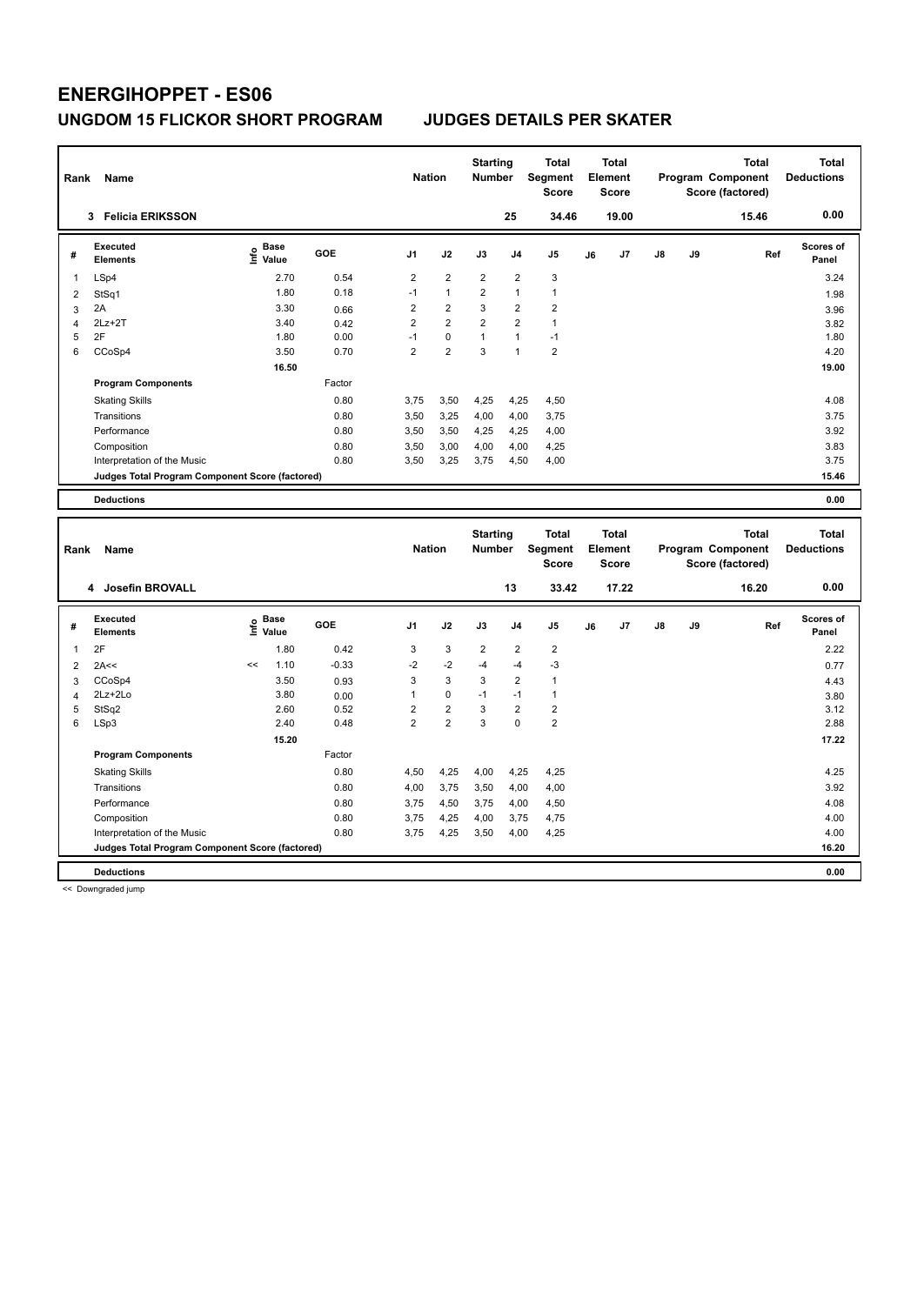|                | Rank<br>Name<br>Signe THÖRN<br>5                |      |                      |            |                |                | <b>Starting</b><br><b>Number</b> |                | Total<br>Segment<br><b>Score</b> |    | <b>Total</b><br>Element<br><b>Score</b> |               |           | <b>Total</b><br>Program Component<br>Score (factored) | <b>Total</b><br><b>Deductions</b> |
|----------------|-------------------------------------------------|------|----------------------|------------|----------------|----------------|----------------------------------|----------------|----------------------------------|----|-----------------------------------------|---------------|-----------|-------------------------------------------------------|-----------------------------------|
|                |                                                 |      |                      |            |                |                |                                  | 6              | 32.55                            |    | 17.71 B                                 |               |           | 15.34                                                 | 0.50                              |
| #              | Executed<br><b>Elements</b>                     | ١nf٥ | <b>Base</b><br>Value | <b>GOE</b> | J <sub>1</sub> | J2             | J3                               | J <sub>4</sub> | J5                               | J6 | J7                                      | $\mathsf{J}8$ | <b>J9</b> | Ref                                                   | Scores of<br>Panel                |
|                | $3S+2T$                                         |      | 5.60                 | $-0.43$    | $-1$           | $-3$           | $-1$                             | $-1$           | $-1$                             |    |                                         |               |           |                                                       | 5.17                              |
| $\overline{2}$ | 3Lo<<                                           | <<   | 1.70                 | $-0.85$    | $-5$           | $-5$           | $-5$                             | $-5$           | $-5$                             |    |                                         |               |           |                                                       | 0.85                              |
| 3              | CCoSp4                                          |      | 3.50                 | 0.82       | $\overline{2}$ | $\overline{2}$ | $\overline{2}$                   | 3              | 3                                |    |                                         |               |           |                                                       | 4.32                              |
| 4              | StSq2                                           |      | 2.60                 | 0.52       | 2              | 3              | $\overline{2}$                   | $\overline{2}$ | 1                                |    |                                         |               |           |                                                       | 3.12                              |
| 5              | 2A                                              |      | 3.30                 | $-1.65$    | $-5$           | $-5$           | $-5$                             | $-5$           | $-5$                             |    |                                         |               |           |                                                       | 1.65                              |
| 6              | SSp2                                            |      | 1.60                 | 0.00       | 0              | 0              | $\mathbf 0$                      | $-1$           | $\overline{2}$                   |    |                                         |               |           |                                                       | 1.60                              |
|                |                                                 |      | 18.30                |            |                |                |                                  |                |                                  |    |                                         |               |           |                                                       | 17.71                             |
|                | <b>Program Components</b>                       |      |                      | Factor     |                |                |                                  |                |                                  |    |                                         |               |           |                                                       |                                   |
|                | <b>Skating Skills</b>                           |      |                      | 0.80       | 4,00           | 4,50           | 4,00                             | 4,00           | 4,00                             |    |                                         |               |           |                                                       | 4.00                              |
|                | Transitions                                     |      |                      | 0.80       | 3,75           | 4,50           | 3,50                             | 3,50           | 3,50                             |    |                                         |               |           |                                                       | 3.58                              |
|                | Performance                                     |      |                      | 0.80       | 3,50           | 4,25           | 3,75                             | 4,00           | 4,00                             |    |                                         |               |           |                                                       | 3.92                              |
|                | Composition                                     |      |                      | 0.80       | 3.75           | 4,25           | 4.00                             | 3.75           | 4,25                             |    |                                         |               |           |                                                       | 4.00                              |
|                | Interpretation of the Music                     |      |                      | 0.80       | 3,75           | 4,00           | 3,50                             | 3,50           | 3,75                             |    |                                         |               |           |                                                       | 3.67                              |
|                | Judges Total Program Component Score (factored) |      |                      |            |                |                |                                  |                |                                  |    |                                         |               |           |                                                       | 15.34                             |
|                | <b>Deductions</b>                               |      | Falls:               | $-0.50$    |                |                |                                  |                |                                  |    |                                         |               |           |                                                       | $-0.50$                           |

<< Downgraded jump

| Rank | Name                                            | <b>Nation</b> |                      | <b>Starting</b><br><b>Number</b> |                | <b>Total</b><br>Segment<br>Score |                | <b>Total</b><br>Element<br><b>Score</b> |                         |    | <b>Total</b><br>Program Component<br>Score (factored) | Total<br><b>Deductions</b> |    |       |                           |
|------|-------------------------------------------------|---------------|----------------------|----------------------------------|----------------|----------------------------------|----------------|-----------------------------------------|-------------------------|----|-------------------------------------------------------|----------------------------|----|-------|---------------------------|
|      | 6<br><b>Magdalena FORS</b>                      |               |                      |                                  |                |                                  |                | 8                                       | 31.79                   |    | 16.93                                                 |                            |    | 14.86 | 0.00                      |
| #    | Executed<br><b>Elements</b>                     | lnfo          | <b>Base</b><br>Value | GOE                              | J <sub>1</sub> | J2                               | J3             | J <sub>4</sub>                          | J5                      | J6 | J7                                                    | $\mathsf{J}8$              | J9 | Ref   | <b>Scores of</b><br>Panel |
| 1    | 2A<<                                            | <<            | 1.10                 | $-0.44$                          | $-3$           | $-5$                             | $-4$           | $-5$                                    | $-3$                    |    |                                                       |                            |    |       | 0.66                      |
| 2    | 2Lz                                             |               | 2.10                 | 0.49                             | 3              | 3                                | $\mathbf{1}$   | $\overline{\mathbf{c}}$                 | $\overline{\mathbf{c}}$ |    |                                                       |                            |    |       | 2.59                      |
| 3    | SSp4                                            |               | 2.50                 | 0.58                             | 3              | 3                                | 2              | $\overline{\mathbf{c}}$                 | $\overline{\mathbf{c}}$ |    |                                                       |                            |    |       | 3.08                      |
| 4    | StSq2                                           |               | 2.60                 | 0.52                             | $\overline{2}$ | $-2$                             | $\overline{2}$ | $\overline{2}$                          | $\overline{\mathbf{c}}$ |    |                                                       |                            |    |       | 3.12                      |
| 5    | $2F+2T$                                         |               | 3.10                 | 0.18                             | $\overline{2}$ | 1                                | $\mathbf{1}$   | $\mathbf{1}$                            | 0                       |    |                                                       |                            |    |       | 3.28                      |
| 6    | CCoSp4                                          |               | 3.50                 | 0.70                             | 3              | $\overline{2}$                   | 1              | $\overline{2}$                          | $\overline{\mathbf{c}}$ |    |                                                       |                            |    |       | 4.20                      |
|      |                                                 |               | 14.90                |                                  |                |                                  |                |                                         |                         |    |                                                       |                            |    |       | 16.93                     |
|      | <b>Program Components</b>                       |               |                      | Factor                           |                |                                  |                |                                         |                         |    |                                                       |                            |    |       |                           |
|      | <b>Skating Skills</b>                           |               |                      | 0.80                             | 4,00           | 3,25                             | 3,50           | 4,00                                    | 4,25                    |    |                                                       |                            |    |       | 3.83                      |
|      | Transitions                                     |               |                      | 0.80                             | 3.75           | 3,50                             | 3,25           | 3,75                                    | 3,75                    |    |                                                       |                            |    |       | 3.67                      |
|      | Performance                                     |               |                      | 0.80                             | 3,75           | 3,25                             | 3.75           | 4,00                                    | 4,00                    |    |                                                       |                            |    |       | 3.83                      |
|      | Composition                                     |               |                      | 0.80                             | 3,75           | 3,00                             | 3,50           | 3,75                                    | 4,25                    |    |                                                       |                            |    |       | 3.67                      |
|      | Interpretation of the Music                     |               |                      | 0.80                             | 3.75           | 2,75                             | 3,50           | 3,50                                    | 4,00                    |    |                                                       |                            |    |       | 3.58                      |
|      | Judges Total Program Component Score (factored) |               |                      |                                  |                |                                  |                |                                         |                         |    |                                                       |                            |    |       | 14.86                     |
|      | <b>Deductions</b>                               |               |                      |                                  |                |                                  |                |                                         |                         |    |                                                       |                            |    |       | 0.00                      |

<< Downgraded jump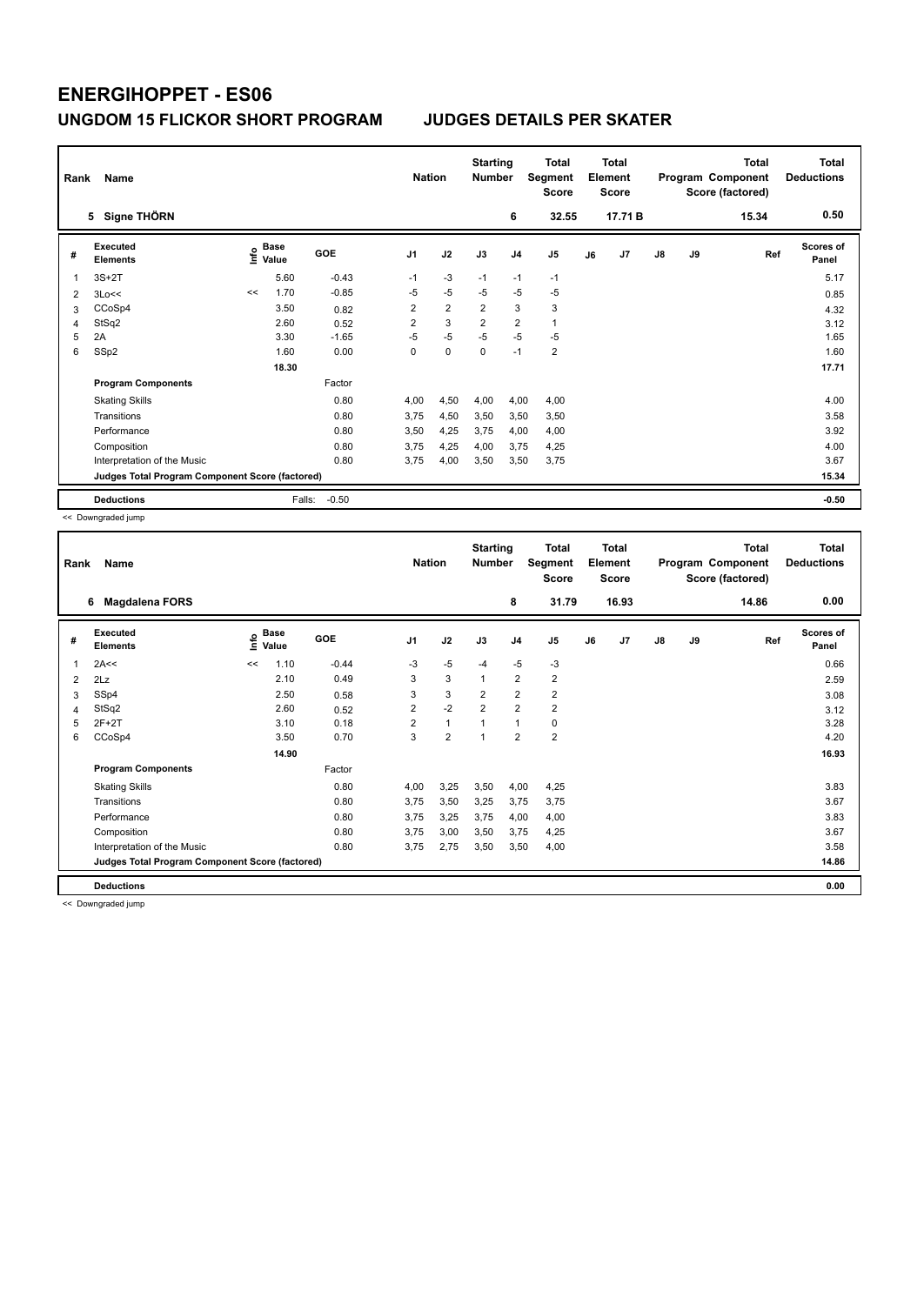| Rank | Name                                            | <b>Nation</b> |               | <b>Starting</b><br><b>Number</b> |                | Total<br>Segment<br><b>Score</b> |                | <b>Total</b><br>Element<br><b>Score</b> |                |    | <b>Total</b><br>Program Component<br>Score (factored) | <b>Total</b><br><b>Deductions</b> |    |       |                           |
|------|-------------------------------------------------|---------------|---------------|----------------------------------|----------------|----------------------------------|----------------|-----------------------------------------|----------------|----|-------------------------------------------------------|-----------------------------------|----|-------|---------------------------|
|      | <b>Emily PALM</b><br>7                          |               |               |                                  |                |                                  |                | $\mathbf{2}$                            | 30.90          |    | 16.64                                                 |                                   |    | 14.26 | 0.00                      |
| #    | Executed<br><b>Elements</b>                     | ١nf٥          | Base<br>Value | GOE                              | J <sub>1</sub> | J2                               | J3             | J <sub>4</sub>                          | J <sub>5</sub> | J6 | J7                                                    | $\mathsf{J}8$                     | J9 | Ref   | <b>Scores of</b><br>Panel |
| 1    | $2Lz+2T$                                        |               | 3.40          | $-0.07$                          | 0              | $\overline{1}$                   | $-2$           | $-1$                                    | 0              |    |                                                       |                                   |    |       | 3.33                      |
| 2    | 2A<<                                            | <<            | 1.10          | $-0.44$                          | $-4$           | $-4$                             | $-5$           | $-4$                                    | $-4$           |    |                                                       |                                   |    |       | 0.66                      |
| 3    | LSp3                                            |               | 2.40          | 0.80                             | 3              | $\overline{4}$                   | 4              | $\overline{2}$                          | 3              |    |                                                       |                                   |    |       | 3.20                      |
| 4    | 2F                                              |               | 1.80          | 0.42                             | 3              | 3                                | $\overline{2}$ | $\overline{2}$                          | $\mathbf{1}$   |    |                                                       |                                   |    |       | 2.22                      |
| 5    | StSq2                                           |               | 2.60          | 0.43                             | 0              | $\overline{2}$                   | $\overline{2}$ | $\overline{2}$                          | $\mathbf{1}$   |    |                                                       |                                   |    |       | 3.03                      |
| 6    | CCoSp4                                          |               | 3.50          | 0.70                             | $\overline{2}$ | 3                                | $\overline{2}$ | $\overline{2}$                          | $\overline{2}$ |    |                                                       |                                   |    |       | 4.20                      |
|      |                                                 |               | 14.80         |                                  |                |                                  |                |                                         |                |    |                                                       |                                   |    |       | 16.64                     |
|      | <b>Program Components</b>                       |               |               | Factor                           |                |                                  |                |                                         |                |    |                                                       |                                   |    |       |                           |
|      | <b>Skating Skills</b>                           |               |               | 0.80                             | 3,50           | 3,75                             | 3,75           | 3,50                                    | 3,75           |    |                                                       |                                   |    |       | 3.67                      |
|      | Transitions                                     |               |               | 0.80                             | 3.25           | 3,25                             | 3.25           | 3,50                                    | 3,50           |    |                                                       |                                   |    |       | 3.33                      |
|      | Performance                                     |               |               | 0.80                             | 3,50           | 4,25                             | 3.75           | 3,75                                    | 3,75           |    |                                                       |                                   |    |       | 3.75                      |
|      | Composition                                     |               |               | 0.80                             | 3,50           | 3,50                             | 3,25           | 3,50                                    | 4,00           |    |                                                       |                                   |    |       | 3.50                      |
|      | Interpretation of the Music                     |               |               | 0.80                             | 3,50           | 4,25                             | 3,50           | 3,50                                    | 3,75           |    |                                                       |                                   |    |       | 3.58                      |
|      | Judges Total Program Component Score (factored) |               |               |                                  |                |                                  |                |                                         |                |    |                                                       |                                   |    |       | 14.26                     |
|      | <b>Deductions</b>                               |               |               |                                  |                |                                  |                |                                         |                |    |                                                       |                                   |    |       | 0.00                      |

<< Downgraded jump ! Not clear edge

| Rank | Name<br>Louise JANSSON-TÖRNQVIST<br>8           |                       |         |                | <b>Nation</b>  | <b>Starting</b><br><b>Number</b> |                | Total<br>Segment<br><b>Score</b> |    | <b>Total</b><br>Element<br><b>Score</b> |    |    | <b>Total</b><br>Program Component<br>Score (factored) | <b>Total</b><br><b>Deductions</b> |
|------|-------------------------------------------------|-----------------------|---------|----------------|----------------|----------------------------------|----------------|----------------------------------|----|-----------------------------------------|----|----|-------------------------------------------------------|-----------------------------------|
|      |                                                 |                       |         |                |                |                                  | 21             | 30.87                            |    | 16.39                                   |    |    | 14.48                                                 | 0.00                              |
| #    | Executed<br><b>Elements</b>                     | Base<br>١nf٥<br>Value | GOE     | J <sub>1</sub> | J2             | J3                               | J <sub>4</sub> | J <sub>5</sub>                   | J6 | J7                                      | J8 | J9 | Ref                                                   | <b>Scores of</b><br>Panel         |
| 1    | 2A                                              | 3.30                  | $-0.33$ | $-1$           | $-2$           | $-1$                             | $\mathbf 0$    | $-1$                             |    |                                         |    |    |                                                       | 2.97                              |
| 2    | 2Lo+2Lo                                         | 3.40                  | 0.17    | $-1$           | $\overline{2}$ | $\mathbf{1}$                     | $\mathbf{1}$   | $\mathbf{1}$                     |    |                                         |    |    |                                                       | 3.57                              |
| 3    | LSp2                                            | 1.90                  | 0.25    | $\overline{2}$ | $\overline{2}$ | $\mathbf{1}$                     | 0              | 1                                |    |                                         |    |    |                                                       | 2.15                              |
| 4    | 2F                                              | 1.80                  | 0.12    | 1              | $\mathbf{1}$   | $\mathbf 0$                      | $\mathbf 0$    | 1                                |    |                                         |    |    |                                                       | 1.92                              |
| 5    | StSq2                                           | 2.60                  | 0.26    | 1              | 3              | $\mathbf{1}$                     | $\mathbf{1}$   | $\mathbf{1}$                     |    |                                         |    |    |                                                       | 2.86                              |
| 6    | CCoSp2                                          | 2.50                  | 0.42    | 2              | 3              | $\overline{2}$                   | $\mathbf 0$    | $\mathbf{1}$                     |    |                                         |    |    |                                                       | 2.92                              |
|      |                                                 | 15.50                 |         |                |                |                                  |                |                                  |    |                                         |    |    |                                                       | 16.39                             |
|      | <b>Program Components</b>                       |                       | Factor  |                |                |                                  |                |                                  |    |                                         |    |    |                                                       |                                   |
|      | <b>Skating Skills</b>                           |                       | 0.80    | 3,50           | 4,25           | 3,75                             | 4,00           | 3,50                             |    |                                         |    |    |                                                       | 3.75                              |
|      | Transitions                                     |                       | 0.80    | 3,50           | 3,50           | 3,25                             | 3,50           | 3,50                             |    |                                         |    |    |                                                       | 3.50                              |
|      | Performance                                     |                       | 0.80    | 3,50           | 4,50           | 3,50                             | 3,75           | 3,75                             |    |                                         |    |    |                                                       | 3.67                              |
|      | Composition                                     |                       | 0.80    | 3,50           | 4,25           | 3,50                             | 3,75           | 3,75                             |    |                                         |    |    |                                                       | 3.67                              |
|      | Interpretation of the Music                     |                       | 0.80    | 3,50           | 4,50           | 3,25                             | 3,50           | 3,50                             |    |                                         |    |    |                                                       | 3.50                              |
|      | Judges Total Program Component Score (factored) |                       |         |                |                |                                  |                |                                  |    |                                         |    |    |                                                       | 14.48                             |
|      | <b>Deductions</b>                               |                       |         |                |                |                                  |                |                                  |    |                                         |    |    |                                                       | 0.00                              |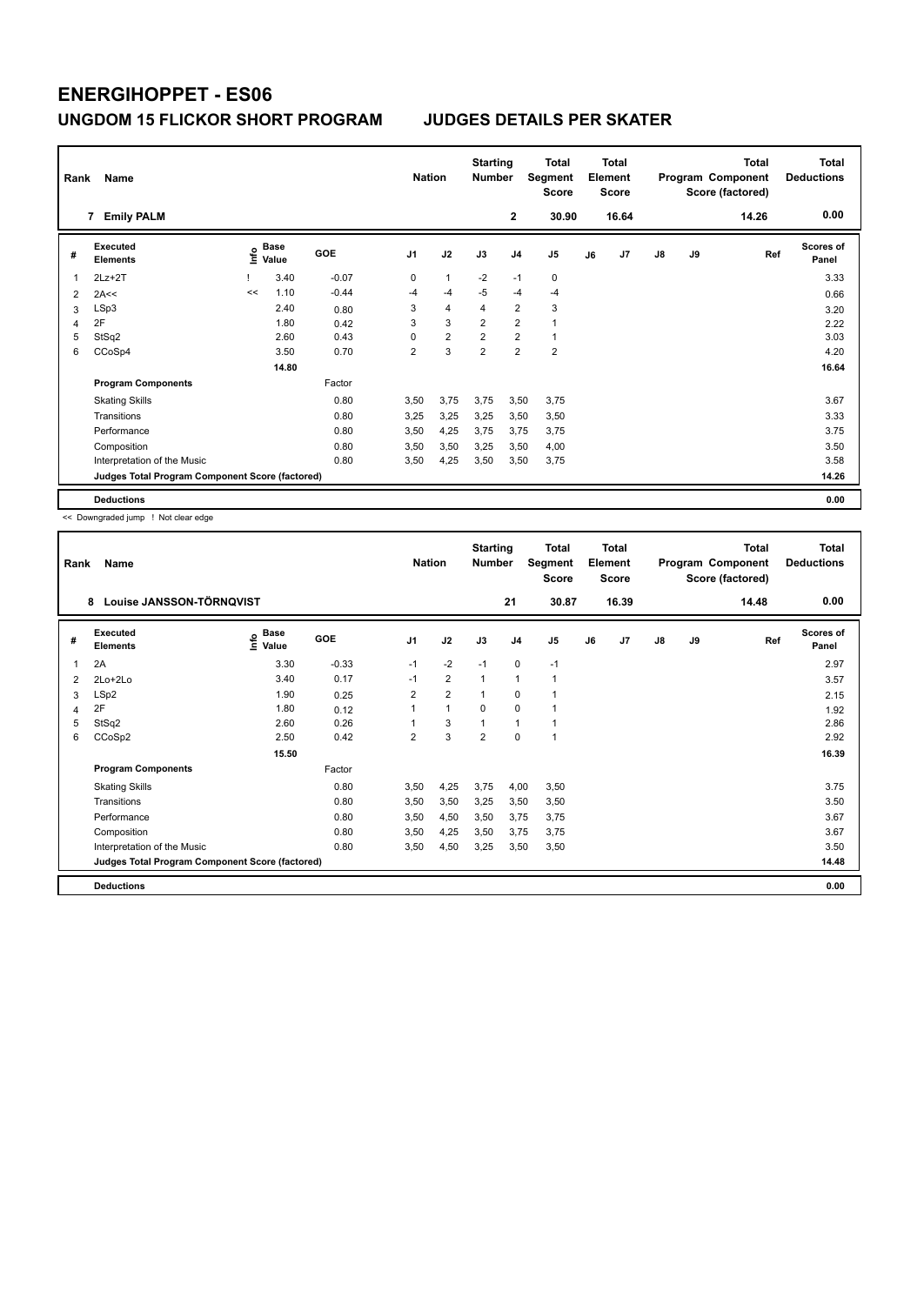|   | Rank<br>Name<br><b>Denise COSTELL</b><br>9      |         |                      |         |                |                | <b>Starting</b><br><b>Number</b> |                | Total<br>Segment<br><b>Score</b> |    | <b>Total</b><br>Element<br><b>Score</b> |               |    | <b>Total</b><br>Program Component<br>Score (factored) | <b>Total</b><br><b>Deductions</b> |
|---|-------------------------------------------------|---------|----------------------|---------|----------------|----------------|----------------------------------|----------------|----------------------------------|----|-----------------------------------------|---------------|----|-------------------------------------------------------|-----------------------------------|
|   |                                                 |         |                      |         |                |                |                                  | 24             | 29.66                            |    | 15.20                                   |               |    | 14.46                                                 | 0.00                              |
| # | <b>Executed</b><br><b>Elements</b>              | ١nf٥    | <b>Base</b><br>Value | GOE     | J <sub>1</sub> | J2             | J3                               | J <sub>4</sub> | J5                               | J6 | J7                                      | $\mathsf{J}8$ | J9 | Ref                                                   | <b>Scores of</b><br>Panel         |
| 1 | 2A<<                                            | <<      | 1.10                 | $-0.51$ | $-4$           | $-5$           | $-5$                             | $-5$           | $-4$                             |    |                                         |               |    |                                                       | 0.59                              |
| 2 | $2F+2Lo<$                                       | $\prec$ | 3.08                 | $-0.78$ | $-4$           | $-5$           | $-4$                             | $-5$           | $-3$                             |    |                                         |               |    |                                                       | 2.30                              |
| 3 | LSp4                                            |         | 2.70                 | 0.54    | $\overline{2}$ | $\overline{2}$ | $\mathbf{1}$                     | $\overline{2}$ | $\overline{2}$                   |    |                                         |               |    |                                                       | 3.24                              |
| 4 | StSq2                                           |         | 2.60                 | 0.26    | 1              | $\overline{2}$ | $\mathbf 0$                      | 1              | 1                                |    |                                         |               |    |                                                       | 2.86                              |
| 5 | 2Lz                                             |         | 2.10                 | $-0.21$ | $-1$           | $-1$           | $-2$                             | $-1$           | $-1$                             |    |                                         |               |    |                                                       | 1.89                              |
| 6 | CCoSp4                                          |         | 3.50                 | 0.82    | 3              | 3              | $\overline{2}$                   | 2              | $\overline{2}$                   |    |                                         |               |    |                                                       | 4.32                              |
|   |                                                 |         | 15.08                |         |                |                |                                  |                |                                  |    |                                         |               |    |                                                       | 15.20                             |
|   | <b>Program Components</b>                       |         |                      | Factor  |                |                |                                  |                |                                  |    |                                         |               |    |                                                       |                                   |
|   | <b>Skating Skills</b>                           |         |                      | 0.80    | 4.00           | 3,75           | 3,25                             | 4,00           | 3,75                             |    |                                         |               |    |                                                       | 3.83                              |
|   | Transitions                                     |         |                      | 0.80    | 3.75           | 3,50           | 3,00                             | 3,50           | 3,50                             |    |                                         |               |    |                                                       | 3.50                              |
|   | Performance                                     |         |                      | 0.80    | 3.75           | 3,50           | 3,25                             | 4,00           | 3,50                             |    |                                         |               |    |                                                       | 3.58                              |
|   | Composition                                     |         |                      | 0.80    | 3.75           | 3,75           | 3,00                             | 3,50           | 3,75                             |    |                                         |               |    |                                                       | 3.67                              |
|   | Interpretation of the Music                     |         |                      | 0.80    | 3.75           | 4,00           | 3,00                             | 3,50           | 3,25                             |    |                                         |               |    |                                                       | 3.50                              |
|   | Judges Total Program Component Score (factored) |         |                      |         |                |                |                                  |                |                                  |    |                                         |               |    |                                                       | 14.46                             |
|   | <b>Deductions</b>                               |         |                      |         |                |                |                                  |                |                                  |    |                                         |               |    |                                                       | 0.00                              |

< Under-rotated jump << Downgraded jump

| Rank           | Name                                            | <b>Nation</b> |                      | <b>Starting</b><br><b>Number</b> |                | <b>Total</b><br>Segment<br><b>Score</b> |                | <b>Total</b><br>Element<br><b>Score</b> |              |    | <b>Total</b><br>Program Component<br>Score (factored) | <b>Total</b><br><b>Deductions</b> |    |       |                           |
|----------------|-------------------------------------------------|---------------|----------------------|----------------------------------|----------------|-----------------------------------------|----------------|-----------------------------------------|--------------|----|-------------------------------------------------------|-----------------------------------|----|-------|---------------------------|
| 10             | <b>Emelie FLISBERG</b>                          |               |                      |                                  |                |                                         |                | 3                                       | 28.67        |    | 14.95                                                 |                                   |    | 13.72 | 0.00                      |
| #              | Executed<br><b>Elements</b>                     | ١nf٥          | <b>Base</b><br>Value | GOE                              | J <sub>1</sub> | J2                                      | J3             | J <sub>4</sub>                          | J5           | J6 | J <sub>7</sub>                                        | $\mathsf{J}8$                     | J9 | Ref   | <b>Scores of</b><br>Panel |
| 1              | 2A<<                                            | <<            | 1.10                 | $-0.55$                          | $-5$           | $-5$                                    | $-5$           | $-5$                                    | $-5$         |    |                                                       |                                   |    |       | 0.55                      |
| $\overline{2}$ | $2Lz+2T$                                        |               | 3.40                 | 0.14                             | 1              | 0                                       | 1              | $\mathbf 0$                             | 1            |    |                                                       |                                   |    |       | 3.54                      |
| 3              | CCoSp4                                          |               | 3.50                 | 0.58                             | 2              | $\overline{2}$                          | $\overline{2}$ | $\mathbf{1}$                            | 1            |    |                                                       |                                   |    |       | 4.08                      |
| 4              | StSq2                                           |               | 2.60                 | 0.09                             |                | 0                                       | $\Omega$       | $-1$                                    | 1            |    |                                                       |                                   |    |       | 2.69                      |
| 5              | 2F                                              |               | 1.80                 | $-0.54$                          | $-3$           | $-3$                                    | $-3$           | $-3$                                    | $-3$         |    |                                                       |                                   |    |       | 1.26                      |
| 6              | SSp4                                            |               | 2.50                 | 0.33                             | $\overline{2}$ | $\overline{2}$                          | 1              | $\mathbf{1}$                            | $\mathbf{1}$ |    |                                                       |                                   |    |       | 2.83                      |
|                |                                                 |               | 14.90                |                                  |                |                                         |                |                                         |              |    |                                                       |                                   |    |       | 14.95                     |
|                | <b>Program Components</b>                       |               |                      | Factor                           |                |                                         |                |                                         |              |    |                                                       |                                   |    |       |                           |
|                | <b>Skating Skills</b>                           |               |                      | 0.80                             | 3.50           | 3,50                                    | 3,50           | 3,25                                    | 4.00         |    |                                                       |                                   |    |       | 3.50                      |
|                | Transitions                                     |               |                      | 0.80                             | 3,50           | 3,25                                    | 3,00           | 3,25                                    | 3,50         |    |                                                       |                                   |    |       | 3.33                      |
|                | Performance                                     |               |                      | 0.80                             | 3.25           | 3.75                                    | 3.25           | 3.50                                    | 3.75         |    |                                                       |                                   |    |       | 3.50                      |
|                | Composition                                     |               |                      | 0.80                             | 3,50           | 3,75                                    | 3,50           | 3,00                                    | 4,00         |    |                                                       |                                   |    |       | 3.58                      |
|                | Interpretation of the Music                     |               |                      | 0.80                             | 3,25           | 4,00                                    | 3,00           | 3,00                                    | 3,50         |    |                                                       |                                   |    |       | 3.25                      |
|                | Judges Total Program Component Score (factored) |               |                      |                                  |                |                                         |                |                                         |              |    |                                                       |                                   |    |       | 13.72                     |
|                | <b>Deductions</b>                               |               |                      |                                  |                |                                         |                |                                         |              |    |                                                       |                                   |    |       | 0.00                      |

<< Downgraded jump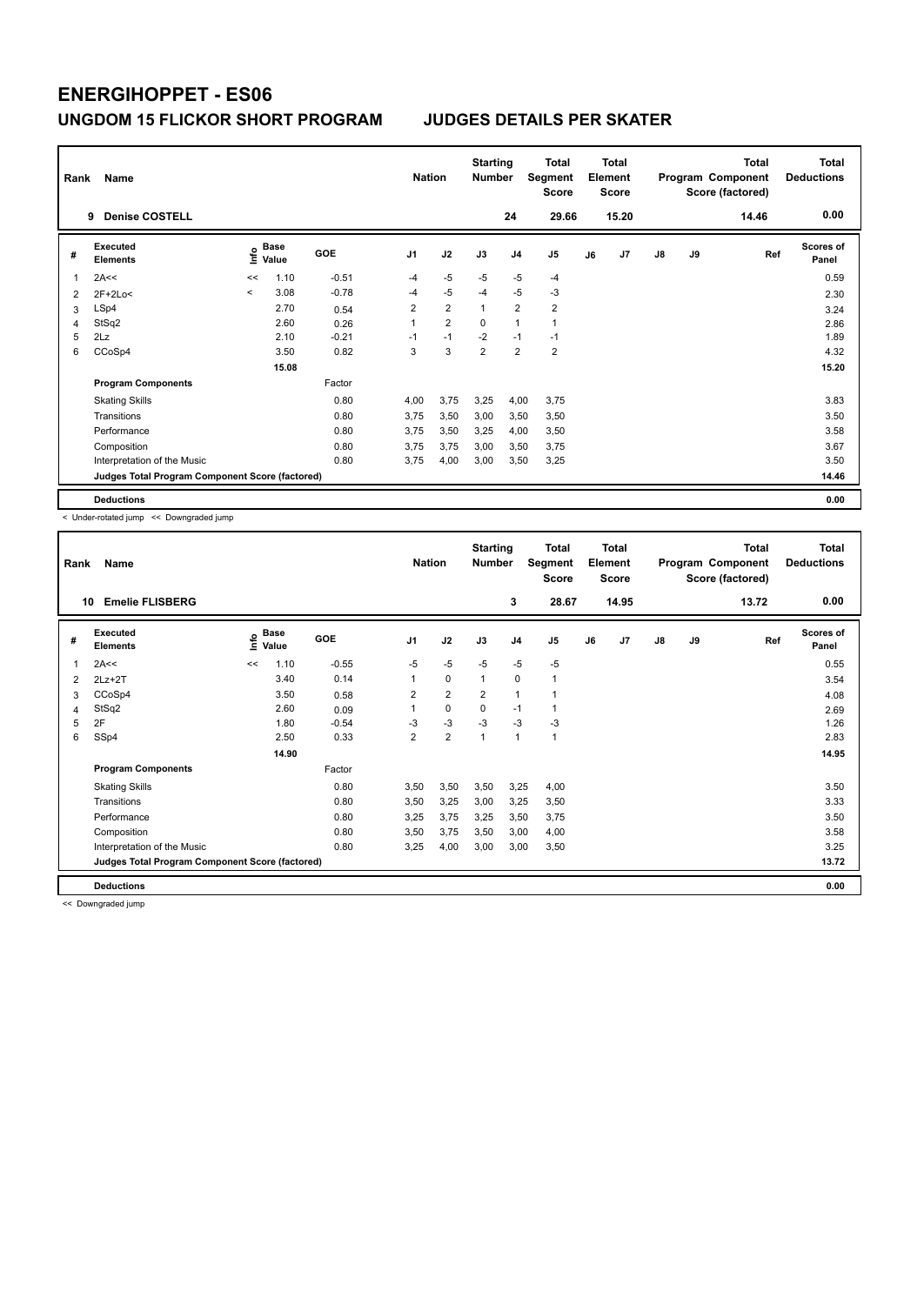| Rank | Name                                            | <b>Nation</b> |                      | <b>Starting</b><br><b>Number</b> |                | <b>Total</b><br>Segment<br><b>Score</b> |                | <b>Total</b><br>Element<br><b>Score</b> |             |    | Total<br>Program Component<br>Score (factored) | Total<br><b>Deductions</b> |    |       |                           |
|------|-------------------------------------------------|---------------|----------------------|----------------------------------|----------------|-----------------------------------------|----------------|-----------------------------------------|-------------|----|------------------------------------------------|----------------------------|----|-------|---------------------------|
|      | Dina JOHANSSON<br>11                            |               |                      |                                  |                |                                         |                | 19                                      | 28.34       |    | 15.02                                          |                            |    | 13.32 | 0.00                      |
| #    | <b>Executed</b><br><b>Elements</b>              | ١nf٥          | <b>Base</b><br>Value | <b>GOE</b>                       | J <sub>1</sub> | J2                                      | J3             | J <sub>4</sub>                          | J5          | J6 | J7                                             | $\mathsf{J}8$              | J9 | Ref   | <b>Scores of</b><br>Panel |
|      | 2A<<                                            | <<            | 1.10                 | $-0.55$                          | $-5$           | $-5$                                    | $-5$           | $-5$                                    | $-5$        |    |                                                |                            |    |       | 0.55                      |
| 2    | CCoSp4                                          |               | 3.50                 | 0.58                             | $\overline{2}$ | $\overline{2}$                          | 3              | 1                                       | $-1$        |    |                                                |                            |    |       | 4.08                      |
| 3    | 2Lo                                             |               | 1.70                 | 0.17                             | $\overline{2}$ | $\mathbf{1}$                            | $\overline{1}$ | $\Omega$                                | 1           |    |                                                |                            |    |       | 1.87                      |
| 4    | StSq2                                           |               | 2.60                 | 0.17                             | $\overline{2}$ | $\mathbf{1}$                            | $\Omega$       | $-1$                                    | 1           |    |                                                |                            |    |       | 2.77                      |
| 5    | $2F+2T$                                         |               | 3.10                 | $-0.18$                          | $-1$           | $-1$                                    | $-1$           | $-1$                                    | 0           |    |                                                |                            |    |       | 2.92                      |
| 6    | SSp4                                            |               | 2.50                 | 0.33                             | $\overline{2}$ | $\overline{2}$                          | $\overline{1}$ | 1                                       | $\mathbf 0$ |    |                                                |                            |    |       | 2.83                      |
|      |                                                 |               | 14.50                |                                  |                |                                         |                |                                         |             |    |                                                |                            |    |       | 15.02                     |
|      | <b>Program Components</b>                       |               |                      | Factor                           |                |                                         |                |                                         |             |    |                                                |                            |    |       |                           |
|      | <b>Skating Skills</b>                           |               |                      | 0.80                             | 4,00           | 3,50                                    | 3,50           | 3,25                                    | 3,50        |    |                                                |                            |    |       | 3.50                      |
|      | Transitions                                     |               |                      | 0.80                             | 3,50           | 3,00                                    | 3,00           | 2,75                                    | 3,00        |    |                                                |                            |    |       | 3.00                      |
|      | Performance                                     |               |                      | 0.80                             | 3.75           | 3,75                                    | 3,50           | 3,25                                    | 3,25        |    |                                                |                            |    |       | 3.50                      |
|      | Composition                                     |               |                      | 0.80                             | 3.75           | 3,50                                    | 3,00           | 2,75                                    | 3,50        |    |                                                |                            |    |       | 3.33                      |
|      | Interpretation of the Music                     |               |                      | 0.80                             | 3,75           | 3,75                                    | 3,25           | 3,00                                    | 3,00        |    |                                                |                            |    |       | 3.33                      |
|      | Judges Total Program Component Score (factored) |               |                      |                                  |                |                                         |                |                                         |             |    |                                                |                            |    |       | 13.32                     |
|      | <b>Deductions</b>                               |               |                      |                                  |                |                                         |                |                                         |             |    |                                                |                            |    |       | 0.00                      |

<< Downgraded jump

| Rank           | Name                                                                  | <b>Nation</b> |                      | <b>Starting</b><br><b>Number</b> |                         | <b>Total</b><br>Segment<br><b>Score</b> |                | Total<br>Element<br><b>Score</b> |                |    | <b>Total</b><br>Program Component<br>Score (factored) | <b>Total</b><br><b>Deductions</b> |       |       |                           |
|----------------|-----------------------------------------------------------------------|---------------|----------------------|----------------------------------|-------------------------|-----------------------------------------|----------------|----------------------------------|----------------|----|-------------------------------------------------------|-----------------------------------|-------|-------|---------------------------|
| 12             | Samantha LUNDOVIST-SALINAS                                            |               |                      |                                  |                         |                                         |                | 20                               | 28.01          |    | 14.85                                                 |                                   |       | 13.66 | 0.50                      |
| #              | Executed<br><b>Elements</b>                                           | ١nf٥          | <b>Base</b><br>Value | <b>GOE</b>                       | J <sub>1</sub>          | J2                                      | J3             | J <sub>4</sub>                   | J <sub>5</sub> | J6 | J7                                                    | J8                                | J9    | Ref   | <b>Scores of</b><br>Panel |
| 1              | $2F+2T$                                                               |               | 3.10                 | $-0.30$                          | $-2$                    | $-2$                                    | $-2$           | $-1$                             | $-1$           |    |                                                       |                                   |       |       | 2.80                      |
| $\overline{2}$ | 2A<<                                                                  | <<            | 1.10                 | $-0.55$                          | $-5$                    | $-5$                                    | $-5$           | $-5$                             | $-5$           |    |                                                       |                                   |       |       | 0.55                      |
| 3              | CCoSp4                                                                |               | 3.50                 | 0.82                             | $\overline{\mathbf{c}}$ | 3                                       | $\overline{2}$ | 3                                | 1              |    |                                                       |                                   |       |       | 4.32                      |
| 4              | StSq3                                                                 |               | 3.30                 | 0.22                             |                         | $\Omega$                                | 1              | 1                                | 0              |    |                                                       |                                   |       |       | 3.52                      |
| 5              | 2Lze                                                                  | e             | 1.58                 | $-0.37$                          | $-2$                    | $-2$                                    | $-2$           | $-3$                             | $-3$           |    |                                                       |                                   |       |       | 1.21                      |
| 6              | SSp3                                                                  |               | 2.10                 | 0.35                             | 3                       | $\overline{2}$                          | 1              | $\overline{2}$                   | 1              |    |                                                       |                                   |       |       | 2.45                      |
|                |                                                                       |               | 14.68                |                                  |                         |                                         |                |                                  |                |    |                                                       |                                   |       |       | 14.85                     |
|                | <b>Program Components</b>                                             |               |                      | Factor                           |                         |                                         |                |                                  |                |    |                                                       |                                   |       |       |                           |
|                | <b>Skating Skills</b>                                                 |               |                      | 0.80                             | 3.75                    | 3,25                                    | 3,50           | 3,75                             | 3,50           |    |                                                       |                                   |       |       | 3.58                      |
|                | Transitions                                                           |               |                      | 0.80                             | 3,50                    | 3,25                                    | 3,25           | 3,25                             | 3,25           |    |                                                       |                                   |       |       | 3.25                      |
|                | Performance                                                           |               |                      | 0.80                             | 3,75                    | 3,50                                    | 3,50           | 3,50                             | 3,50           |    |                                                       |                                   |       |       | 3.50                      |
|                | Composition                                                           |               |                      | 0.80                             | 3,50                    | 3,00                                    | 3,25           | 3,50                             | 3,75           |    |                                                       |                                   |       |       | 3.42                      |
|                | Interpretation of the Music                                           |               |                      | 0.80                             | 3,75                    | 3,00                                    | 3,25           | 3,50                             | 3,25           |    |                                                       |                                   |       |       | 3.33                      |
|                | Judges Total Program Component Score (factored)                       |               |                      |                                  |                         |                                         |                |                                  |                |    |                                                       |                                   | 13.66 |       |                           |
|                | <b>Deductions</b><br>are the companies of those and a Milano and also |               | Falls:               | $-0.50$                          |                         |                                         |                |                                  |                |    |                                                       |                                   |       |       | $-0.50$                   |

<< Downgraded jump e Wrong edge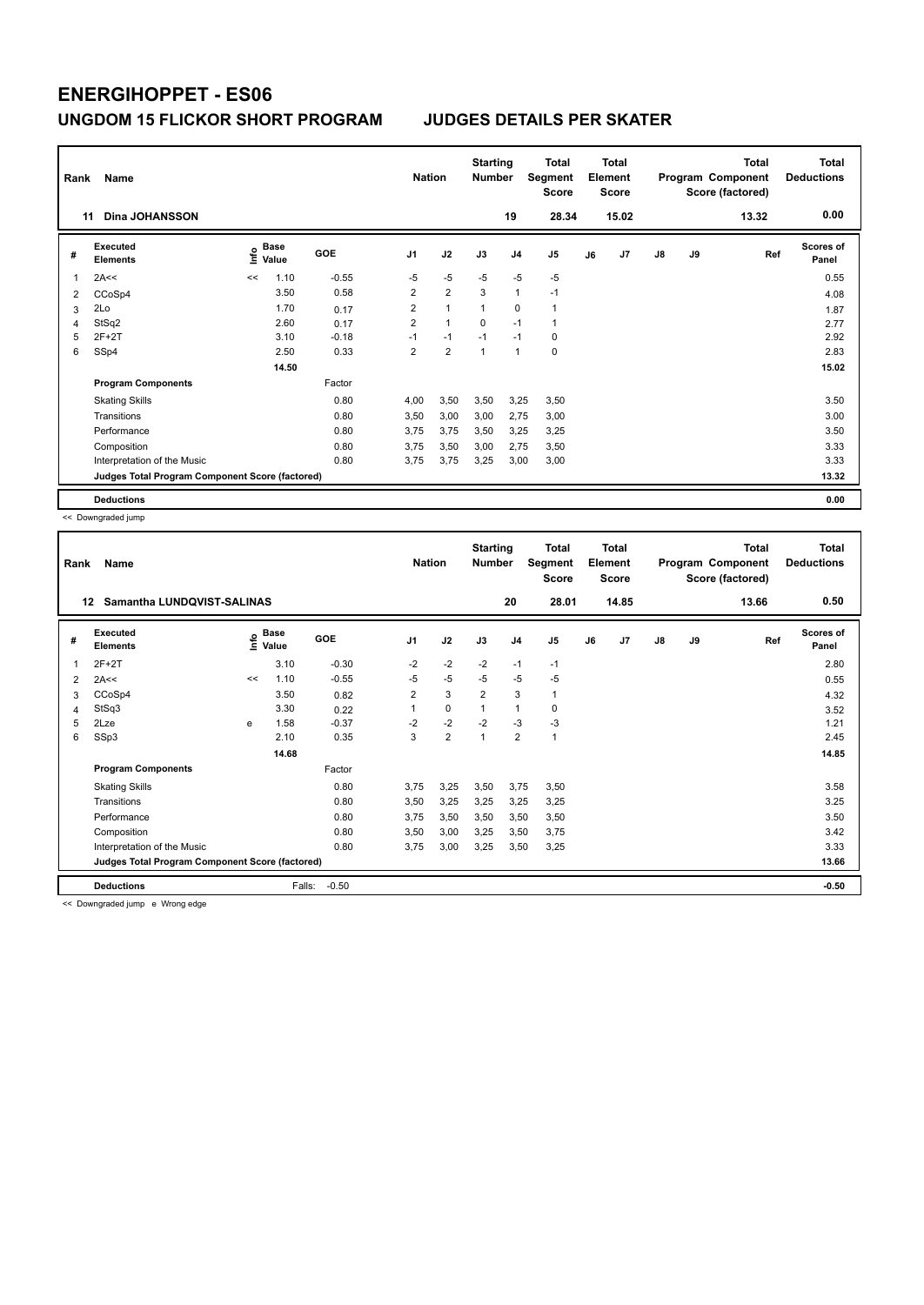| Rank | Name                                            | <b>Nation</b> |               | <b>Starting</b><br><b>Number</b> |                          | <b>Total</b><br>Segment<br><b>Score</b> |                | <b>Total</b><br>Element<br><b>Score</b> |                |    | <b>Total</b><br>Program Component<br>Score (factored) | Total<br><b>Deductions</b><br>0.50 |    |       |                           |
|------|-------------------------------------------------|---------------|---------------|----------------------------------|--------------------------|-----------------------------------------|----------------|-----------------------------------------|----------------|----|-------------------------------------------------------|------------------------------------|----|-------|---------------------------|
|      | Mikaela JARL<br>13                              |               |               |                                  |                          |                                         |                | 11                                      | 27.26          |    | 12.90                                                 |                                    |    | 14.86 |                           |
| #    | <b>Executed</b><br><b>Elements</b>              | ١nf٥          | Base<br>Value | <b>GOE</b>                       | J <sub>1</sub>           | J2                                      | J3             | J <sub>4</sub>                          | J5             | J6 | J7                                                    | J8                                 | J9 | Ref   | <b>Scores of</b><br>Panel |
| 1    | 2A<<                                            | <<            | 1.10          | $-0.55$                          | $-5$                     | $-5$                                    | $-5$           | $-5$                                    | $-5$           |    |                                                       |                                    |    |       | 0.55                      |
| 2    | CCoSp4                                          |               | 3.50          | 0.70                             | 3                        | 3                                       | $\overline{2}$ | $\overline{1}$                          | $\overline{1}$ |    |                                                       |                                    |    |       | 4.20                      |
| 3    | StSq2                                           |               | 2.60          | 0.35                             | $\overline{2}$           | $\overline{2}$                          | $\overline{1}$ | 1                                       |                |    |                                                       |                                    |    |       | 2.95                      |
| 4    | $1\text{Lz}^*$                                  | $\star$       | 0.00          | 0.00                             | $\overline{\phantom{a}}$ | $\overline{\phantom{a}}$                |                |                                         | ٠              |    |                                                       |                                    |    |       | 0.00                      |
| 5    | $2F+2T$                                         |               | 3.10          | $-0.90$                          | $-5$                     | $-5$                                    | $-5$           | $-5$                                    | -5             |    |                                                       |                                    |    |       | 2.20                      |
| 6    | SSp4                                            |               | 2.50          | 0.50                             | $\overline{2}$           | $\overline{2}$                          | $\overline{2}$ | $\overline{2}$                          | $\mathbf{1}$   |    |                                                       |                                    |    |       | 3.00                      |
|      |                                                 |               | 12.80         |                                  |                          |                                         |                |                                         |                |    |                                                       |                                    |    |       | 12.90                     |
|      | <b>Program Components</b>                       |               |               | Factor                           |                          |                                         |                |                                         |                |    |                                                       |                                    |    |       |                           |
|      | <b>Skating Skills</b>                           |               |               | 0.80                             | 4.00                     | 3,75                                    | 3,50           | 3,75                                    | 3,75           |    |                                                       |                                    |    |       | 3.75                      |
|      | Transitions                                     |               |               | 0.80                             | 3.75                     | 3,75                                    | 3,00           | 3,50                                    | 3,50           |    |                                                       |                                    |    |       | 3.58                      |
|      | Performance                                     |               |               | 0.80                             | 3.75                     | 4,00                                    | 3,50           | 3,75                                    | 3,50           |    |                                                       |                                    |    |       | 3.67                      |
|      | Composition                                     |               |               | 0.80                             | 4.00                     | 4,00                                    | 3,00           | 3,50                                    | 4,00           |    |                                                       |                                    |    |       | 3.83                      |
|      | Interpretation of the Music                     |               |               | 0.80                             | 4,00                     | 4,50                                    | 3,25           | 3,75                                    | 3,50           |    |                                                       |                                    |    |       | 3.75                      |
|      | Judges Total Program Component Score (factored) |               |               |                                  |                          |                                         |                |                                         |                |    |                                                       |                                    |    |       | 14.86                     |
|      | <b>Deductions</b>                               |               | Falls:        | $-0.50$                          |                          |                                         |                |                                         |                |    |                                                       |                                    |    |       | $-0.50$                   |

<< Downgraded jump \* Invalid element

| Rank | Name                                            | <b>Nation</b> |               | <b>Starting</b><br><b>Number</b> |                | <b>Total</b><br>Segment<br><b>Score</b> |          | <b>Total</b><br>Element<br><b>Score</b> |                |    | <b>Total</b><br>Program Component<br>Score (factored) | Total<br><b>Deductions</b> |    |       |                           |
|------|-------------------------------------------------|---------------|---------------|----------------------------------|----------------|-----------------------------------------|----------|-----------------------------------------|----------------|----|-------------------------------------------------------|----------------------------|----|-------|---------------------------|
| 14   | <b>Maria LOVRIC</b>                             |               |               |                                  |                |                                         |          | $\overline{7}$                          | 27.23          |    | 14.03                                                 |                            |    | 13.20 | 0.00                      |
| #    | Executed<br><b>Elements</b>                     | ١nfo          | Base<br>Value | GOE                              | J <sub>1</sub> | J2                                      | J3       | J <sub>4</sub>                          | J <sub>5</sub> | J6 | J7                                                    | J8                         | J9 | Ref   | <b>Scores of</b><br>Panel |
| 1    | 2A<<                                            | <<            | 1.10          | $-0.55$                          | $-5$           | $-5$                                    | $-5$     | $-5$                                    | $-5$           |    |                                                       |                            |    |       | 0.55                      |
| 2    | $2F+2Lo$                                        |               | 3.50          | $-0.24$                          | $-1$           | $-2$                                    | $-2$     | $-1$                                    | $-1$           |    |                                                       |                            |    |       | 3.26                      |
| 3    | CCoSp4                                          |               | 3.50          | 0.47                             | $\overline{2}$ | 3                                       | 1        | $\mathbf{1}$                            | 0              |    |                                                       |                            |    |       | 3.97                      |
| 4    | 2Lz                                             |               | 2.10          | $-0.35$                          | $-2$           | $\mathbf 0$                             | -3       | $-2$                                    | $-1$           |    |                                                       |                            |    |       | 1.75                      |
| 5    | StSq2                                           |               | 2.60          | 0.00                             | $-1$           | 0                                       | $\Omega$ | 0                                       | 0              |    |                                                       |                            |    |       | 2.60                      |
| 6    | LSp2                                            |               | 1.90          | 0.00                             | 1              | 0                                       | $-1$     | $\mathbf 0$                             | 0              |    |                                                       |                            |    |       | 1.90                      |
|      |                                                 |               | 14.70         |                                  |                |                                         |          |                                         |                |    |                                                       |                            |    |       | 14.03                     |
|      | <b>Program Components</b>                       |               |               | Factor                           |                |                                         |          |                                         |                |    |                                                       |                            |    |       |                           |
|      | <b>Skating Skills</b>                           |               |               | 0.80                             | 3,25           | 3,25                                    | 3,25     | 3,50                                    | 3,50           |    |                                                       |                            |    |       | 3.33                      |
|      | Transitions                                     |               |               | 0.80                             | 3,25           | 3,50                                    | 3,00     | 3,25                                    | 3,25           |    |                                                       |                            |    |       | 3.25                      |
|      | Performance                                     |               |               | 0.80                             | 3,25           | 3,75                                    | 3,25     | 3,50                                    | 3,50           |    |                                                       |                            |    |       | 3.42                      |
|      | Composition                                     |               |               | 0.80                             | 3,50           | 3,50                                    | 3,25     | 3,00                                    | 3,50           |    |                                                       |                            |    |       | 3.42                      |
|      | Interpretation of the Music                     |               |               | 0.80                             | 3,25           | 3,50                                    | 3,00     | 3,00                                    | 3,00           |    |                                                       |                            |    |       | 3.08                      |
|      | Judges Total Program Component Score (factored) |               |               |                                  |                |                                         |          |                                         |                |    |                                                       |                            |    |       | 13.20                     |
|      | <b>Deductions</b>                               |               |               |                                  |                |                                         |          |                                         |                |    |                                                       |                            |    |       | 0.00                      |

<< Downgraded jump ! Not clear edge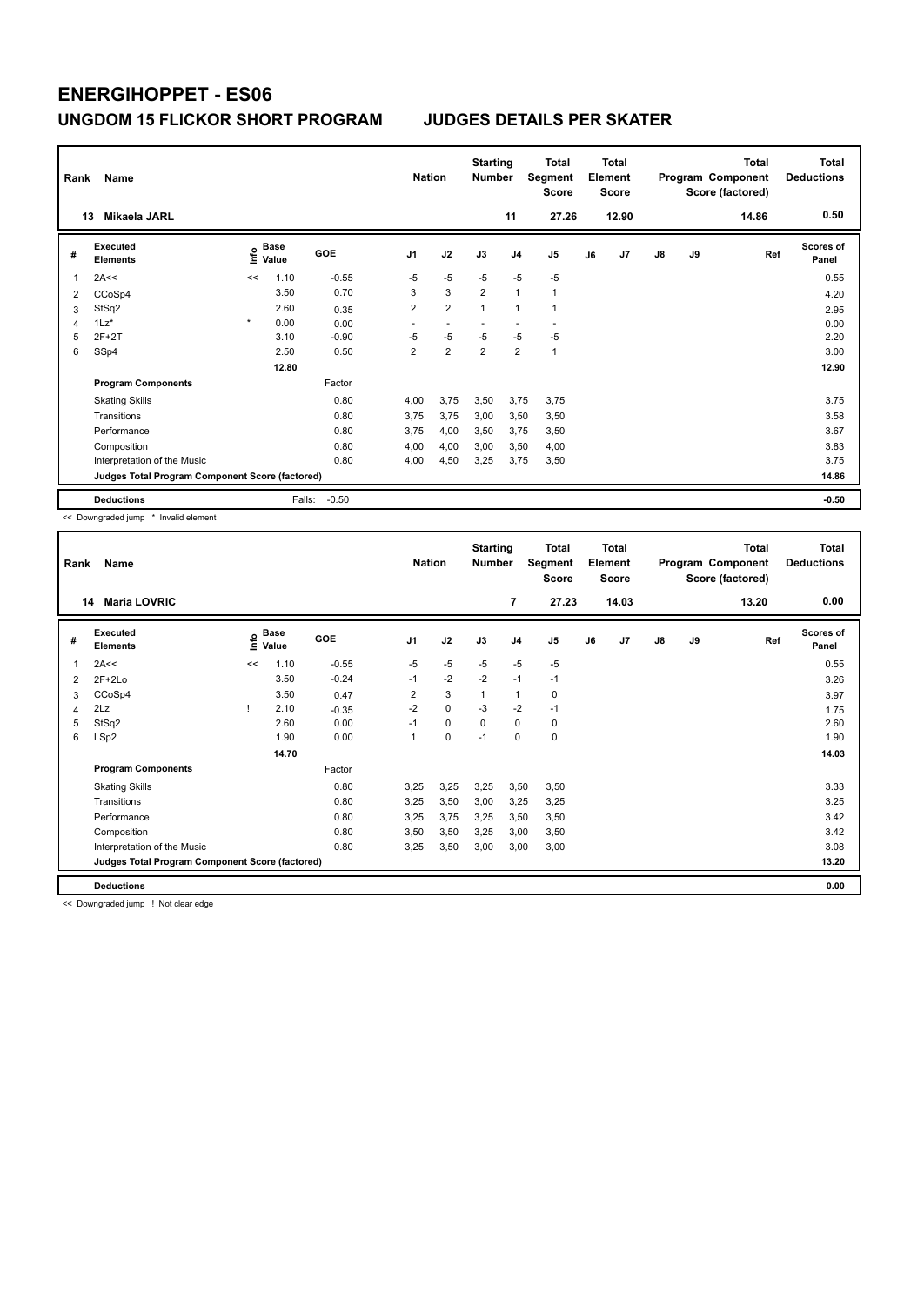| Rank           | Name                                            |      |                      |            | <b>Nation</b>  |                | <b>Starting</b><br><b>Number</b> |                | <b>Total</b><br>Segment<br><b>Score</b> |    | <b>Total</b><br>Element<br><b>Score</b> |               |    | <b>Total</b><br>Program Component<br>Score (factored) | <b>Total</b><br><b>Deductions</b> |
|----------------|-------------------------------------------------|------|----------------------|------------|----------------|----------------|----------------------------------|----------------|-----------------------------------------|----|-----------------------------------------|---------------|----|-------------------------------------------------------|-----------------------------------|
|                | Vendela OLIN<br>15                              |      |                      |            |                |                |                                  | 10             | 27.16                                   |    | 15.10                                   |               |    | 13.06                                                 | 1.00                              |
| #              | <b>Executed</b><br><b>Elements</b>              | ١nf٥ | <b>Base</b><br>Value | <b>GOE</b> | J <sub>1</sub> | J2             | J3                               | J <sub>4</sub> | J5                                      | J6 | J7                                      | $\mathsf{J}8$ | J9 | Ref                                                   | Scores of<br>Panel                |
| 1              | 2A<<                                            | <<   | 1.10                 | $-0.55$    | $-5$           | $-5$           | $-5$                             | $-5$           | $-5$                                    |    |                                         |               |    |                                                       | 0.55                              |
| $\overline{2}$ | $2Lz+2Lo$                                       |      | 3.80                 | 0.14       | 1              | $\overline{2}$ | 0                                | 0              | $\mathbf{1}$                            |    |                                         |               |    |                                                       | 3.94                              |
| 3              | SSp4                                            |      | 2.50                 | 0.42       | 2              | 3              | $\overline{1}$                   | $\overline{2}$ | 1                                       |    |                                         |               |    |                                                       | 2.92                              |
| 4              | CCoSp4                                          |      | 3.50                 | 0.00       | 0              | $\mathbf 0$    | 1                                | $\Omega$       | 0                                       |    |                                         |               |    |                                                       | 3.50                              |
| 5              | 2F                                              |      | 1.80                 | $-0.12$    | $-1$           | $-1$           | 0                                | $-1$           | $\pmb{0}$                               |    |                                         |               |    |                                                       | 1.68                              |
| 6              | StSq2                                           |      | 2.60                 | $-0.09$    | 0              | $\mathbf 0$    | $-1$                             | $-1$           | $\mathbf 0$                             |    |                                         |               |    |                                                       | 2.51                              |
|                |                                                 |      | 15.30                |            |                |                |                                  |                |                                         |    |                                         |               |    |                                                       | 15.10                             |
|                | <b>Program Components</b>                       |      |                      | Factor     |                |                |                                  |                |                                         |    |                                         |               |    |                                                       |                                   |
|                | <b>Skating Skills</b>                           |      |                      | 0.80       | 3,50           | 3,25           | 3,50                             | 3,25           | 3,25                                    |    |                                         |               |    |                                                       | 3.33                              |
|                | Transitions                                     |      |                      | 0.80       | 3,50           | 3,25           | 3,00                             | 3,00           | 3,00                                    |    |                                         |               |    |                                                       | 3.08                              |
|                | Performance                                     |      |                      | 0.80       | 3,25           | 3,50           | 3,25                             | 3,25           | 3,25                                    |    |                                         |               |    |                                                       | 3.25                              |
|                | Composition                                     |      |                      | 0.80       | 3.50           | 3,50           | 3.50                             | 2.75           | 3,50                                    |    |                                         |               |    |                                                       | 3.50                              |
|                | Interpretation of the Music                     |      |                      | 0.80       | 3,75           | 3,75           | 3,00                             | 2,75           | 2,75                                    |    |                                         |               |    |                                                       | 3.17                              |
|                | Judges Total Program Component Score (factored) |      |                      |            |                |                |                                  |                |                                         |    |                                         |               |    |                                                       | 13.06                             |
|                | <b>Deductions</b>                               |      | Falls:               | $-1.00$    |                |                |                                  |                |                                         |    |                                         |               |    |                                                       | $-1.00$                           |

<< Downgraded jump

| Rank | Name                                            |         |                      |            | <b>Nation</b>  |                | <b>Starting</b><br><b>Number</b> | 23             | Total<br>Segment<br><b>Score</b><br>26.70 |    | Total<br>Element<br><b>Score</b><br>12.38 |               |    | <b>Total</b><br>Program Component<br>Score (factored)<br>14.32 | Total<br><b>Deductions</b><br>0.00 |
|------|-------------------------------------------------|---------|----------------------|------------|----------------|----------------|----------------------------------|----------------|-------------------------------------------|----|-------------------------------------------|---------------|----|----------------------------------------------------------------|------------------------------------|
| 16   | <b>Mandalay MALMBERG</b>                        |         |                      |            |                |                |                                  |                |                                           |    |                                           |               |    |                                                                |                                    |
| #    | Executed<br><b>Elements</b>                     | ١nf٥    | <b>Base</b><br>Value | <b>GOE</b> | J <sub>1</sub> | J2             | J3                               | J <sub>4</sub> | J5                                        | J6 | J7                                        | $\mathsf{J}8$ | J9 | Ref                                                            | <b>Scores of</b><br>Panel          |
| 1    | $2Lz+2Lo<$                                      | $\,<\,$ | 3.38                 | $-1.05$    | $-4$           | $-5$           | $-5$                             | $-5$           | $-5$                                      |    |                                           |               |    |                                                                | 2.33                               |
| 2    | 2F                                              |         | 1.80                 | $-0.30$    | $-2$           | $-1$           | $-2$                             | $-3$           | $-1$                                      |    |                                           |               |    |                                                                | 1.50                               |
| 3    | CCoSp3                                          |         | 3.00                 | 0.50       | 3              | $\overline{2}$ | $\overline{2}$                   | $\mathbf{1}$   | 1                                         |    |                                           |               |    |                                                                | 3.50                               |
| 4    | 2A<<                                            | <<      | 1.10                 | $-0.55$    | $-5$           | $-5$           | $-5$                             | $-5$           | $-5$                                      |    |                                           |               |    |                                                                | 0.55                               |
| 5    | StSq2                                           |         | 2.60                 | 0.09       |                | $\mathbf{1}$   | $-1$                             | $-1$           | 3                                         |    |                                           |               |    |                                                                | 2.69                               |
| 6    | SSp2                                            |         | 1.60                 | 0.21       | 2              | $\overline{2}$ | 1                                | 0              | $\mathbf{1}$                              |    |                                           |               |    |                                                                | 1.81                               |
|      |                                                 |         | 13.48                |            |                |                |                                  |                |                                           |    |                                           |               |    |                                                                | 12.38                              |
|      | <b>Program Components</b>                       |         |                      | Factor     |                |                |                                  |                |                                           |    |                                           |               |    |                                                                |                                    |
|      | <b>Skating Skills</b>                           |         |                      | 0.80       | 4,00           | 3,75           | 3,50                             | 3,50           | 4,00                                      |    |                                           |               |    |                                                                | 3.75                               |
|      | Transitions                                     |         |                      | 0.80       | 4,25           | 3,25           | 3,00                             | 3,25           | 3,50                                      |    |                                           |               |    |                                                                | 3.33                               |
|      | Performance                                     |         |                      | 0.80       | 3.75           | 3,50           | 3,25                             | 3,50           | 4,00                                      |    |                                           |               |    |                                                                | 3.58                               |
|      | Composition                                     |         |                      | 0.80       | 4,25           | 3,50           | 3,25                             | 3,00           | 4,25                                      |    |                                           |               |    |                                                                | 3.67                               |
|      | Interpretation of the Music                     |         |                      | 0.80       | 3,75           | 3,75           | 3,00                             | 3,25           | 3,75                                      |    |                                           |               |    |                                                                | 3.58                               |
|      | Judges Total Program Component Score (factored) |         |                      |            |                |                |                                  |                |                                           |    |                                           |               |    |                                                                | 14.32                              |
|      | <b>Deductions</b>                               |         |                      |            |                |                |                                  |                |                                           |    |                                           |               |    |                                                                | 0.00                               |

< Under-rotated jump << Downgraded jump ! Not clear edge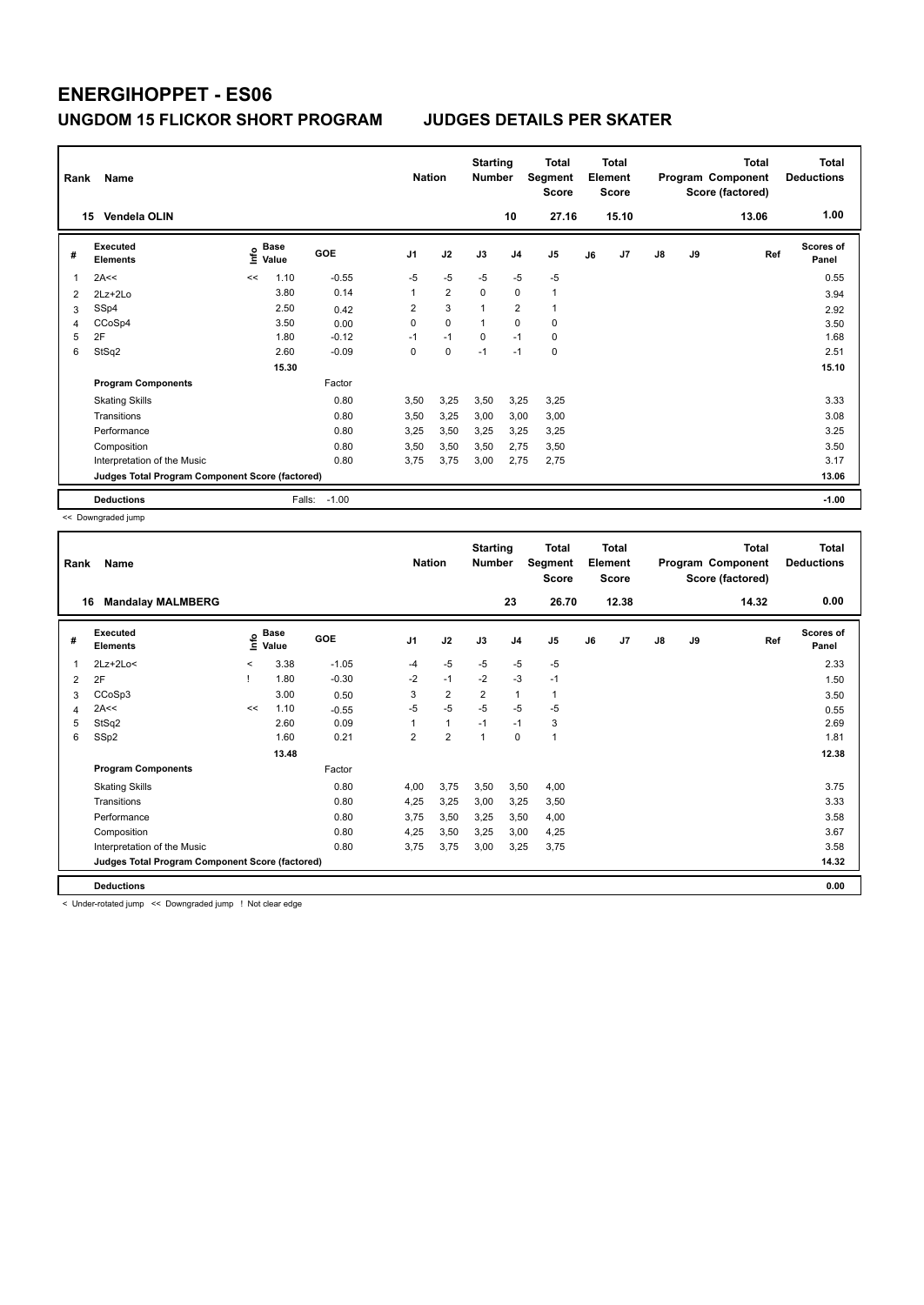| Rank | Name                                            |         |                      |         | <b>Nation</b>  |                | <b>Starting</b><br><b>Number</b> |                | Total<br>Segment<br><b>Score</b> |    | <b>Total</b><br>Element<br><b>Score</b> |               |    | <b>Total</b><br>Program Component<br>Score (factored) | Total<br><b>Deductions</b> |
|------|-------------------------------------------------|---------|----------------------|---------|----------------|----------------|----------------------------------|----------------|----------------------------------|----|-----------------------------------------|---------------|----|-------------------------------------------------------|----------------------------|
|      | <b>Kimberly BERTELSSEN</b><br>17                |         |                      |         |                |                |                                  | 4              | 26.56                            |    | 12.82                                   |               |    | 13.74                                                 | 0.00                       |
| #    | Executed<br><b>Elements</b>                     | ١nf٥    | <b>Base</b><br>Value | GOE     | J <sub>1</sub> | J2             | J3                               | J <sub>4</sub> | J <sub>5</sub>                   | J6 | J7                                      | $\mathsf{J}8$ | J9 | Ref                                                   | <b>Scores of</b><br>Panel  |
| 1    | 2F                                              |         | 1.80                 | 0.30    | $\overline{2}$ | 3              | $\overline{1}$                   | $\mathbf{1}$   | $\overline{2}$                   |    |                                         |               |    |                                                       | 2.10                       |
| 2    | $2Lo+1Lo*$                                      | $\star$ | 1.70                 | $-0.85$ | $-5$           | $-5$           | $-5$                             | $-5$           | $-5$                             |    |                                         |               |    |                                                       | 0.85                       |
| 3    | SSp3                                            |         | 2.10                 | 0.56    | 3              | 3              | 3                                | $\overline{2}$ | $\overline{2}$                   |    |                                         |               |    |                                                       | 2.66                       |
| 4    | 2A<<                                            | <<      | 1.10                 | $-0.55$ | $-5$           | $-5$           | $-5$                             | $-5$           | $-5$                             |    |                                         |               |    |                                                       | 0.55                       |
| 5    | StSq2                                           |         | 2.60                 | 0.09    | 0              | $\mathbf{1}$   | $\mathbf 0$                      | $\mathbf 0$    | $\mathbf{1}$                     |    |                                         |               |    |                                                       | 2.69                       |
| 6    | CCoSp4                                          |         | 3.50                 | 0.47    | $\overline{2}$ | $\overline{2}$ | 1                                | $\overline{1}$ | $\mathbf{1}$                     |    |                                         |               |    |                                                       | 3.97                       |
|      |                                                 |         | 12.80                |         |                |                |                                  |                |                                  |    |                                         |               |    |                                                       | 12.82                      |
|      | <b>Program Components</b>                       |         |                      | Factor  |                |                |                                  |                |                                  |    |                                         |               |    |                                                       |                            |
|      | <b>Skating Skills</b>                           |         |                      | 0.80    | 3.50           | 3,75           | 3,50                             | 3,25           | 3.75                             |    |                                         |               |    |                                                       | 3.58                       |
|      | Transitions                                     |         |                      | 0.80    | 3,25           | 3,50           | 3,00                             | 3,50           | 3,50                             |    |                                         |               |    |                                                       | 3.42                       |
|      | Performance                                     |         |                      | 0.80    | 3.00           | 3,75           | 3,25                             | 3,25           | 3,75                             |    |                                         |               |    |                                                       | 3.42                       |
|      | Composition                                     |         |                      | 0.80    | 3,25           | 3,75           | 3,00                             | 3,25           | 3,75                             |    |                                         |               |    |                                                       | 3.42                       |
|      | Interpretation of the Music                     |         |                      | 0.80    | 3,25           | 4,25           | 3,25                             | 3,25           | 3,50                             |    |                                         |               |    |                                                       | 3.33                       |
|      | Judges Total Program Component Score (factored) |         |                      |         |                |                |                                  |                |                                  |    |                                         |               |    |                                                       | 13.74                      |
|      | <b>Deductions</b>                               |         |                      |         |                |                |                                  |                |                                  |    |                                         |               |    |                                                       | 0.00                       |

<< Downgraded jump \* Invalid element

| Rank | Name                                            |                              |            | <b>Nation</b>           |                | <b>Starting</b><br><b>Number</b> |                | <b>Total</b><br>Segment<br>Score |    | <b>Total</b><br>Element<br><b>Score</b> |               |    | <b>Total</b><br>Program Component<br>Score (factored) | <b>Total</b><br><b>Deductions</b> |
|------|-------------------------------------------------|------------------------------|------------|-------------------------|----------------|----------------------------------|----------------|----------------------------------|----|-----------------------------------------|---------------|----|-------------------------------------------------------|-----------------------------------|
|      | <b>Marion RÖNNEBRO</b><br>18                    |                              |            |                         |                |                                  | 15             | 26.49                            |    | 12.57                                   |               |    | 13.92                                                 | 0.00                              |
| #    | Executed<br><b>Elements</b>                     | <b>Base</b><br>١nf٥<br>Value | <b>GOE</b> | J <sub>1</sub>          | J2             | J3                               | J <sub>4</sub> | J5                               | J6 | J7                                      | $\mathsf{J}8$ | J9 | Ref                                                   | Scores of<br>Panel                |
| 1    | $2Lz+2T$                                        | 3.40                         | $-0.98$    | $-4$                    | $-5$           | $-4$                             | $-5$           | $-5$                             |    |                                         |               |    |                                                       | 2.42                              |
| 2    | $A^*$                                           | $\star$<br>0.00              | 0.00       |                         |                |                                  |                | $\overline{\phantom{a}}$         |    |                                         |               |    |                                                       | 0.00                              |
| 3    | SSp2                                            | 1.60                         | 0.11       | 2                       | 1              | 1                                | 0              | 0                                |    |                                         |               |    |                                                       | 1.71                              |
| 4    | StSq2                                           | 2.60                         | 0.17       | 0                       | $\overline{2}$ | $\overline{2}$                   | $\mathbf 0$    | 0                                |    |                                         |               |    |                                                       | 2.77                              |
| 5    | 2Lo                                             | 1.70                         | 0.00       | $-1$                    | $\overline{2}$ | $\Omega$                         | 0              | 0                                |    |                                         |               |    |                                                       | 1.70                              |
| 6    | CCoSp4                                          | 3.50                         | 0.47       | $\overline{\mathbf{c}}$ | $\overline{2}$ | 1                                | 1              | 1                                |    |                                         |               |    |                                                       | 3.97                              |
|      |                                                 | 12.80                        |            |                         |                |                                  |                |                                  |    |                                         |               |    |                                                       | 12.57                             |
|      | <b>Program Components</b>                       |                              | Factor     |                         |                |                                  |                |                                  |    |                                         |               |    |                                                       |                                   |
|      | <b>Skating Skills</b>                           |                              | 0.80       | 3,75                    | 4,00           | 3,50                             | 3,50           | 3,25                             |    |                                         |               |    |                                                       | 3.58                              |
|      | Transitions                                     |                              | 0.80       | 3,50                    | 3,75           | 3,25                             | 3,25           | 3,00                             |    |                                         |               |    |                                                       | 3.33                              |
|      | Performance                                     |                              | 0.80       | 3,50                    | 4,00           | 3,50                             | 3,50           | 3,25                             |    |                                         |               |    |                                                       | 3.50                              |
|      | Composition                                     |                              | 0.80       | 3,75                    | 4,25           | 3,75                             | 3,25           | 2,75                             |    |                                         |               |    |                                                       | 3.58                              |
|      | Interpretation of the Music                     |                              | 0.80       | 3,50                    | 4,25           | 3,50                             | 3,25           | 3,00                             |    |                                         |               |    |                                                       | 3.42                              |
|      | Judges Total Program Component Score (factored) |                              |            |                         |                |                                  |                |                                  |    |                                         |               |    |                                                       | 13.92                             |
|      | <b>Deductions</b>                               |                              |            |                         |                |                                  |                |                                  |    |                                         |               |    |                                                       | 0.00                              |

\* Invalid element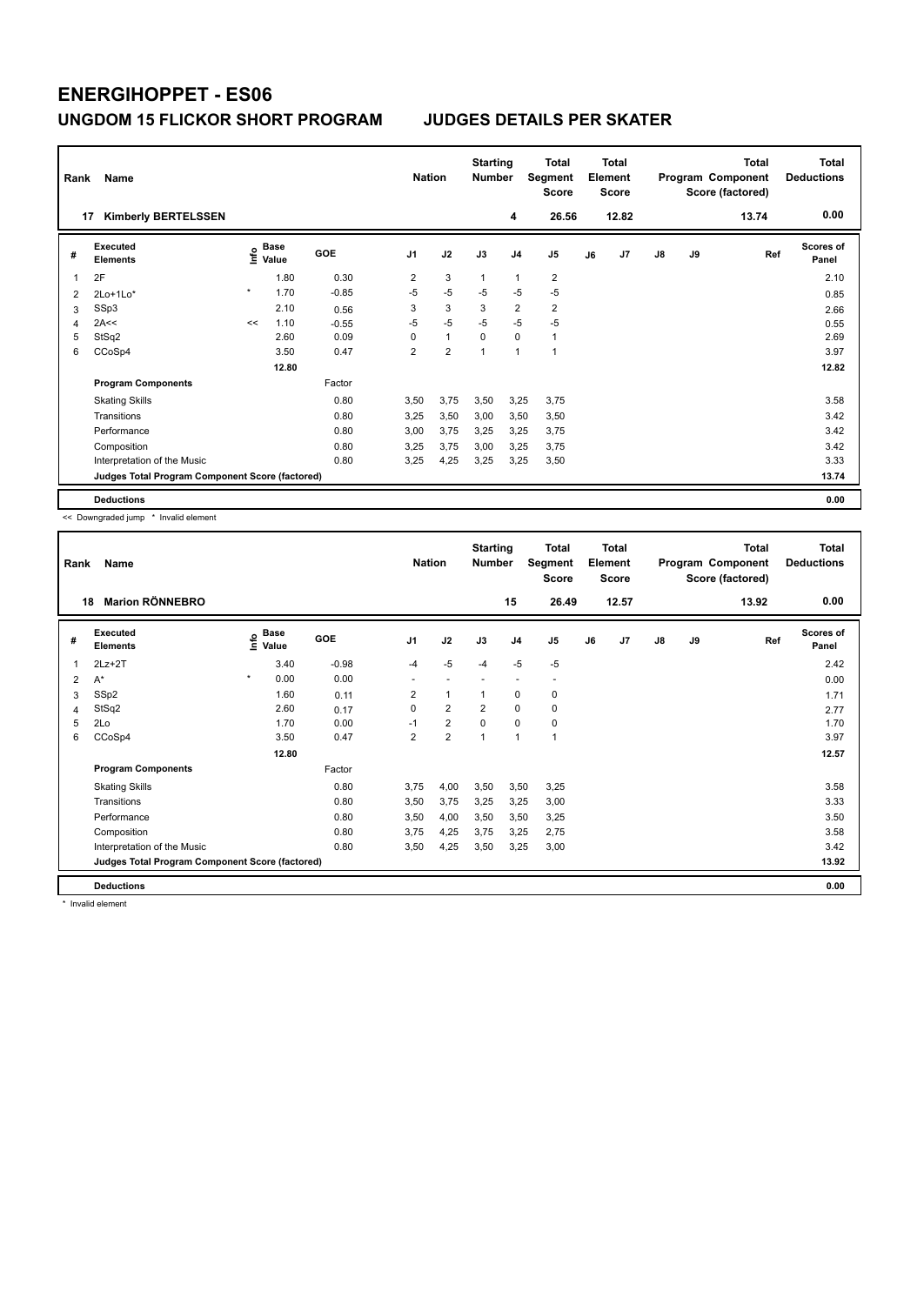| Rank | Name                                            |      |               |         | <b>Nation</b>  |                | <b>Starting</b><br><b>Number</b> |                | <b>Total</b><br>Segment<br><b>Score</b> |    | <b>Total</b><br>Element<br><b>Score</b> |               |    | <b>Total</b><br>Program Component<br>Score (factored) | Total<br><b>Deductions</b> |
|------|-------------------------------------------------|------|---------------|---------|----------------|----------------|----------------------------------|----------------|-----------------------------------------|----|-----------------------------------------|---------------|----|-------------------------------------------------------|----------------------------|
| 19   | Alma JOHNSSON                                   |      |               |         |                |                |                                  | 9              | 26.32                                   |    | 13.70                                   |               |    | 13.12                                                 | 0.50                       |
| #    | Executed<br><b>Elements</b>                     | ١nf٥ | Base<br>Value | GOE     | J <sub>1</sub> | J2             | J3                               | J <sub>4</sub> | J <sub>5</sub>                          | J6 | J7                                      | $\mathsf{J}8$ | J9 | Ref                                                   | <b>Scores of</b><br>Panel  |
| 1    | 2Lz                                             |      | 2.10          | 0.21    | 1              | $\overline{2}$ | 0                                | $\mathbf{1}$   | 1                                       |    |                                         |               |    |                                                       | 2.31                       |
| 2    | 2A<<                                            | <<   | 1.10          | $-0.55$ | $-5$           | $-5$           | $-5$                             | $-5$           | $-5$                                    |    |                                         |               |    |                                                       | 0.55                       |
| 3    | LSp2                                            |      | 1.90          | 0.38    | 3              | 3              | $\overline{2}$                   | $\mathbf{1}$   | $\mathbf{1}$                            |    |                                         |               |    |                                                       | 2.28                       |
| 4    | StSq3                                           |      | 3.30          | 0.22    | $\overline{2}$ | $\mathbf 0$    | $\Omega$                         | $\Omega$       | $\overline{2}$                          |    |                                         |               |    |                                                       | 3.52                       |
| 5    | $2Lo+2T$                                        |      | 3.00          | $-0.06$ | $\Omega$       | $-3$           | $\mathbf 0$                      | $-1$           | 0                                       |    |                                         |               |    |                                                       | 2.94                       |
| 6    | CCoSp3V                                         |      | 2.25          | $-0.15$ | $-1$           | $\mathbf 0$    | $-1$                             | $-1$           | $\mathbf{1}$                            |    |                                         |               |    |                                                       | 2.10                       |
|      |                                                 |      | 13.65         |         |                |                |                                  |                |                                         |    |                                         |               |    |                                                       | 13.70                      |
|      | <b>Program Components</b>                       |      |               | Factor  |                |                |                                  |                |                                         |    |                                         |               |    |                                                       |                            |
|      | <b>Skating Skills</b>                           |      |               | 0.80    | 3.75           | 3,25           | 3,25                             | 3,25           | 3,50                                    |    |                                         |               |    |                                                       | 3.33                       |
|      | Transitions                                     |      |               | 0.80    | 3.75           | 3,00           | 3,00                             | 3,25           | 3,50                                    |    |                                         |               |    |                                                       | 3.25                       |
|      | Performance                                     |      |               | 0.80    | 3,25           | 3,25           | 3,25                             | 3,25           | 3,75                                    |    |                                         |               |    |                                                       | 3.25                       |
|      | Composition                                     |      |               | 0.80    | 3,50           | 3,25           | 3,00                             | 3,00           | 3.75                                    |    |                                         |               |    |                                                       | 3.25                       |
|      | Interpretation of the Music                     |      |               | 0.80    | 3,50           | 3,50           | 3,00                             | 3,00           | 3,50                                    |    |                                         |               |    |                                                       | 3.33                       |
|      | Judges Total Program Component Score (factored) |      |               |         |                |                |                                  |                |                                         |    |                                         |               |    |                                                       | 13.12                      |
|      | <b>Deductions</b>                               |      | Falls:        | $-0.50$ |                |                |                                  |                |                                         |    |                                         |               |    |                                                       | $-0.50$                    |

<< Downgraded jump

| Rank | Name                                            |                          |                      |         | <b>Nation</b>  |              | <b>Starting</b><br><b>Number</b> |                | <b>Total</b><br>Segment<br><b>Score</b> |    | Total<br>Element<br><b>Score</b> |               |    | <b>Total</b><br>Program Component<br>Score (factored) | <b>Total</b><br><b>Deductions</b> |
|------|-------------------------------------------------|--------------------------|----------------------|---------|----------------|--------------|----------------------------------|----------------|-----------------------------------------|----|----------------------------------|---------------|----|-------------------------------------------------------|-----------------------------------|
| 20   | <b>Dorotea LARSSON</b>                          |                          |                      |         |                |              |                                  | 5              | 26.19                                   |    | 11.83                            |               |    | 14.86                                                 | 0.50                              |
| #    | <b>Executed</b><br><b>Elements</b>              | ١nf٥                     | <b>Base</b><br>Value | GOE     | J <sub>1</sub> | J2           | J3                               | J <sub>4</sub> | J <sub>5</sub>                          | J6 | J7                               | $\mathsf{J}8$ | J9 | Ref                                                   | <b>Scores of</b><br>Panel         |
| 1    | 2A<                                             | $\overline{\phantom{0}}$ | 2.48                 | $-1.24$ | $-5$           | $-5$         | $-5$                             | $-5$           | $-5$                                    |    |                                  |               |    |                                                       | 1.24                              |
| 2    | 2F                                              |                          | 1.80                 | $-0.18$ | $-1$           | 0            | $-1$                             | $-1$           | $-1$                                    |    |                                  |               |    |                                                       | 1.62                              |
| 3    | StSq3                                           |                          | 3.30                 | 0.44    | 1              | 3            | $\overline{2}$                   | $\mathbf{1}$   | 1                                       |    |                                  |               |    |                                                       | 3.74                              |
| 4    | 2Lz+COMBO                                       |                          | 2.10                 | $-1.05$ | $-5$           | $-5$         | $-5$                             | $-5$           | $-5$                                    |    |                                  |               |    |                                                       | 1.05                              |
| 5    | CCoSp2V                                         |                          | 1.88                 | 0.06    | $-1$           | $\mathbf{1}$ | $\Omega$                         | 0              | 1                                       |    |                                  |               |    |                                                       | 1.94                              |
| 6    | SSp3                                            |                          | 2.10                 | 0.14    | 0              | 3            | $-1$                             | $\mathbf{1}$   | 1                                       |    |                                  |               |    |                                                       | 2.24                              |
|      |                                                 |                          | 13.66                |         |                |              |                                  |                |                                         |    |                                  |               |    |                                                       | 11.83                             |
|      | <b>Program Components</b>                       |                          |                      | Factor  |                |              |                                  |                |                                         |    |                                  |               |    |                                                       |                                   |
|      | <b>Skating Skills</b>                           |                          |                      | 0.80    | 3,50           | 4,50         | 3,50                             | 3,75           | 4,00                                    |    |                                  |               |    |                                                       | 3.75                              |
|      | Transitions                                     |                          |                      | 0.80    | 3,50           | 4,00         | 3,00                             | 3,50           | 3,75                                    |    |                                  |               |    |                                                       | 3.58                              |
|      | Performance                                     |                          |                      | 0.80    | 3,50           | 4,25         | 3,50                             | 3,50           | 4,25                                    |    |                                  |               |    |                                                       | 3.75                              |
|      | Composition                                     |                          |                      | 0.80    | 3,50           | 4,50         | 3,00                             | 3,50           | 4,50                                    |    |                                  |               |    |                                                       | 3.83                              |
|      | Interpretation of the Music                     |                          |                      | 0.80    | 3,75           | 4,50         | 3,25                             | 3,25           | 4,00                                    |    |                                  |               |    |                                                       | 3.67                              |
|      | Judges Total Program Component Score (factored) |                          |                      |         |                |              |                                  |                |                                         |    |                                  |               |    |                                                       | 14.86                             |
|      | <b>Deductions</b>                               |                          | Falls:               | $-0.50$ |                |              |                                  |                |                                         |    |                                  |               |    |                                                       | $-0.50$                           |
|      | .                                               |                          |                      |         |                |              |                                  |                |                                         |    |                                  |               |    |                                                       |                                   |

< Under-rotated jump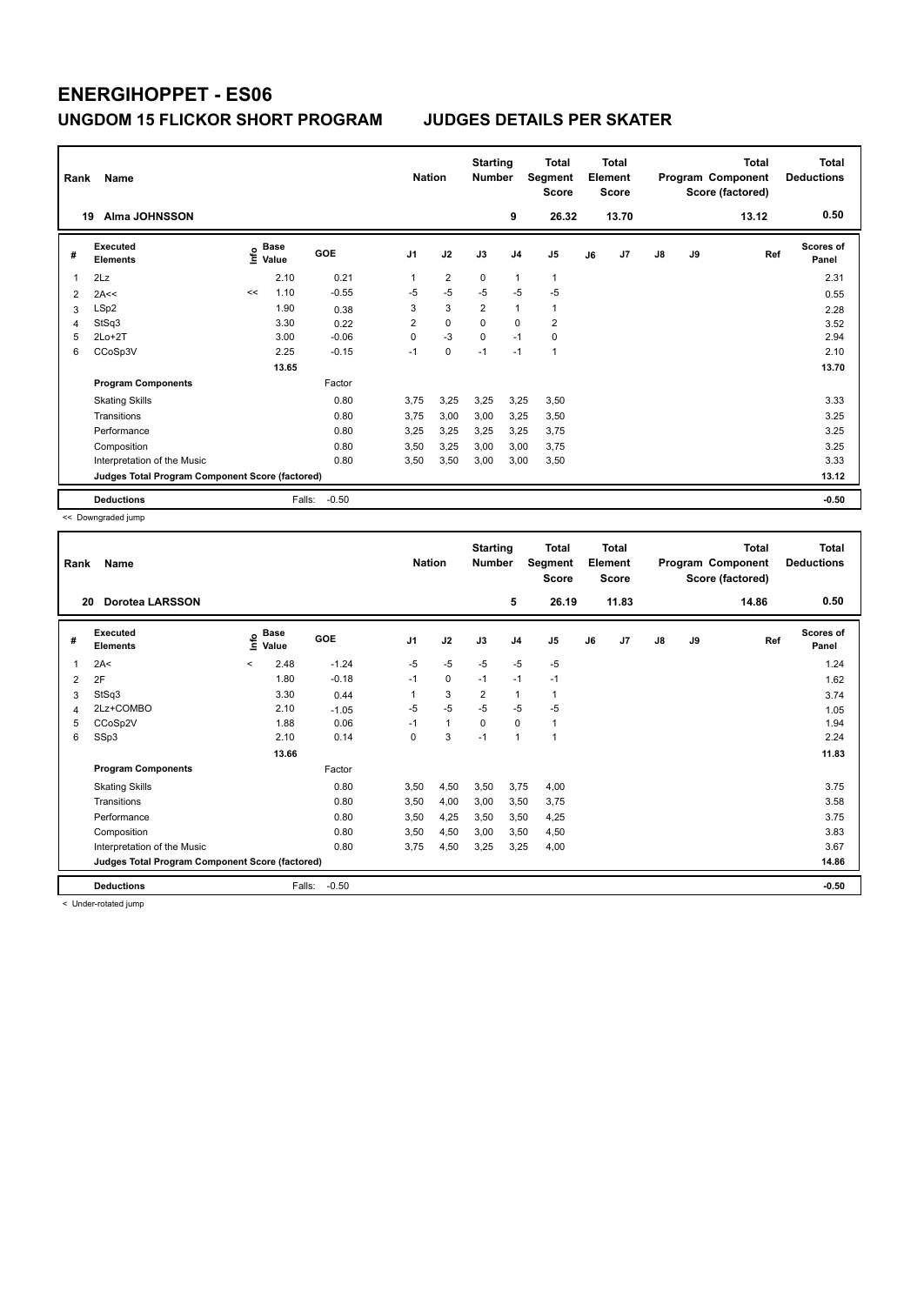| Rank           | Name                                            |                   |            | <b>Nation</b>  |              | <b>Starting</b><br><b>Number</b> |                | <b>Total</b><br>Segment<br><b>Score</b> |    | <b>Total</b><br>Element<br><b>Score</b> |    |    | <b>Total</b><br>Program Component<br>Score (factored) | <b>Total</b><br><b>Deductions</b> |
|----------------|-------------------------------------------------|-------------------|------------|----------------|--------------|----------------------------------|----------------|-----------------------------------------|----|-----------------------------------------|----|----|-------------------------------------------------------|-----------------------------------|
|                | 21 Viktoria-Nicolina SAVIC                      |                   |            |                |              |                                  | 1              | 26.04                                   |    | 14.20                                   |    |    | 13.34                                                 | 1.50                              |
| #              | <b>Executed</b><br><b>Elements</b>              | e Base<br>E Value | GOE        | J <sub>1</sub> | J2           | J3                               | J <sub>4</sub> | J5                                      | J6 | J7                                      | J8 | J9 | Ref                                                   | <b>Scores of</b><br>Panel         |
| 1              | $2Lz+2T$                                        | 3.40              | $-0.35$    | $-2$           | $-1$         | $-2$                             | $-1$           | $-3$                                    |    |                                         |    |    |                                                       | 3.05                              |
| $\overline{2}$ | 2Lo                                             | 1.70              | 0.00       | $\overline{2}$ | $-2$         | 0                                | $\mathbf 0$    | $\pmb{0}$                               |    |                                         |    |    |                                                       | 1.70                              |
| 3              | SSp4                                            | 2.50              | 0.33       | $\overline{2}$ | $\mathbf{1}$ | $\overline{2}$                   | $\mathbf{1}$   | $\mathbf{1}$                            |    |                                         |    |    |                                                       | 2.83                              |
| 4              | 2A                                              | 3.30              | $-1.65$    | $-5$           | $-5$         | $-5$                             | $-5$           | $-5$                                    |    |                                         |    |    |                                                       | 1.65                              |
| 5              | StSq3                                           | 3.30              | 0.22       | 0              | $\mathbf{1}$ | $\overline{\mathbf{c}}$          | $\pmb{0}$      | $\mathbf{1}$                            |    |                                         |    |    |                                                       | 3.52                              |
| 6              | CCoSp1V                                         | 1.50              | $-0.05$    | $-1$           | $-1$         | 0                                | $\mathbf 0$    | $\pmb{0}$                               |    |                                         |    |    |                                                       | 1.45                              |
|                |                                                 | 15.70             |            |                |              |                                  |                |                                         |    |                                         |    |    |                                                       | 14.20                             |
|                | <b>Program Components</b>                       |                   | Factor     |                |              |                                  |                |                                         |    |                                         |    |    |                                                       |                                   |
|                | <b>Skating Skills</b>                           |                   | 0.80       | 3,75           | 3,50         | 3,50                             | 3,75           | 3,50                                    |    |                                         |    |    |                                                       | 3.58                              |
|                | Transitions                                     |                   | 0.80       | 3,25           | 3,25         | 3,25                             | 3,25           | 2,75                                    |    |                                         |    |    |                                                       | 3.25                              |
|                | Performance                                     |                   | 0.80       | 3,00           | 3,25         | 3,75                             | 3,50           | 3,00                                    |    |                                         |    |    |                                                       | 3.25                              |
|                | Composition                                     |                   | 0.80       | 3,00           | 3,50         | 3,50                             | 3,50           | 3,25                                    |    |                                         |    |    |                                                       | 3.42                              |
|                | Interpretation of the Music                     |                   | 0.80       | 2,75           | 3,50         | 3,25                             | 3,25           | 3,00                                    |    |                                         |    |    |                                                       | 3.17                              |
|                | Judges Total Program Component Score (factored) |                   |            |                |              |                                  |                |                                         |    |                                         |    |    |                                                       | 13.34                             |
|                |                                                 |                   |            |                |              |                                  |                |                                         |    |                                         |    |    |                                                       |                                   |
|                | <b>Deductions</b>                               | Time violation:   | $-1.00$    |                |              |                                  | Falls:         | $-0.50$                                 |    |                                         |    |    |                                                       | $-1.50$                           |
|                |                                                 |                   |            |                |              |                                  |                |                                         |    |                                         |    |    |                                                       |                                   |
|                |                                                 |                   |            |                |              |                                  |                |                                         |    |                                         |    |    |                                                       |                                   |
|                |                                                 |                   |            |                |              | <b>Starting</b>                  |                | <b>Total</b>                            |    | <b>Total</b>                            |    |    | <b>Total</b>                                          | <b>Total</b>                      |
| Rank           | Name                                            |                   |            | <b>Nation</b>  |              | <b>Number</b>                    |                | Segment                                 |    | Element                                 |    |    | Program Component                                     | <b>Deductions</b>                 |
|                |                                                 |                   |            |                |              |                                  |                | <b>Score</b>                            |    | Score                                   |    |    | Score (factored)                                      |                                   |
|                | 22 Ingrid NESELIUS                              |                   |            |                |              |                                  | 18             | 25.78                                   |    | 13.00                                   |    |    | 12.78                                                 | 0.00                              |
|                | <b>Executed</b>                                 | <b>Base</b>       | <b>GOE</b> | J1             | J2           | J3                               | J <sub>4</sub> | J5                                      |    | J7                                      | J8 | J9 | Ref                                                   | Scores of                         |
| #              | <b>Elements</b>                                 | ١nf٥<br>Value     |            |                |              |                                  |                |                                         | J6 |                                         |    |    |                                                       | Panel                             |
| 1              | LSp2                                            | 1.90              | $-0.25$    | $-1$           | -3           | $-1$                             | $-2$           | $\mathbf 0$                             |    |                                         |    |    |                                                       | 1.65                              |
| $\overline{2}$ | 2Lz+2Lo                                         | 3.80              | $-0.07$    | 0              | $-1$         | 0                                | $-1$           | $\mathbf 0$                             |    |                                         |    |    |                                                       | 3.73                              |
| 3              | 2A<<                                            | 1.10<br><<        | $-0.55$    | $-5$           | $-5$         | $-5$                             | $-5$           | $-5$                                    |    |                                         |    |    |                                                       | 0.55                              |
| 4              | StSq2                                           | 2.60              | $-0.17$    | $\mathbf{1}$   | $\pmb{0}$    | $-2$                             | $-1$           | $-1$                                    |    |                                         |    |    |                                                       | 2.43                              |
| 5              | CCoSp3                                          | 3.00              | 0.20       | $\overline{c}$ | $\mathbf{1}$ | $\mathbf 0$                      | $\mathbf{1}$   | $\mathbf 0$                             |    |                                         |    |    |                                                       | 3.20                              |
| 6              | 2F                                              | 1.80<br>ı         | $-0.36$    | $-2$           | $-2$         | $-2$                             | $-3$           | $-1$                                    |    |                                         |    |    |                                                       | 1.44                              |
|                |                                                 | 14.20             |            |                |              |                                  |                |                                         |    |                                         |    |    |                                                       | 13.00                             |
|                | <b>Program Components</b>                       |                   | Factor     |                |              |                                  |                |                                         |    |                                         |    |    |                                                       |                                   |
|                | <b>Skating Skills</b>                           |                   | 0.80       | 3,75           | 3,50         | 3,25                             | 3,25           | 3,00                                    |    |                                         |    |    |                                                       | 3.33                              |
|                | Transitions                                     |                   | 0.80       | 3,50           | 3,00         | 3,00                             | 3,00           | 2,75                                    |    |                                         |    |    |                                                       | 3.00                              |
|                | Performance                                     |                   | 0.80       | 3,50           | 3,75         | 3,25                             | 3,25           | 3,00                                    |    |                                         |    |    |                                                       | 3.33                              |
|                | Composition                                     |                   | 0.80       | 3,50           | 3,50         | 3,00                             | 2,75           | 3,25                                    |    |                                         |    |    |                                                       | 3.25                              |
|                | Interpretation of the Music                     |                   | 0.80       | 3,75           | 3,50         | 2,75                             | 3,00           | 2,75                                    |    |                                         |    |    |                                                       | 3.08                              |
|                | Judges Total Program Component Score (factored) |                   |            |                |              |                                  |                |                                         |    |                                         |    |    |                                                       | 12.78                             |

<< Downgraded jump ! Not clear edge